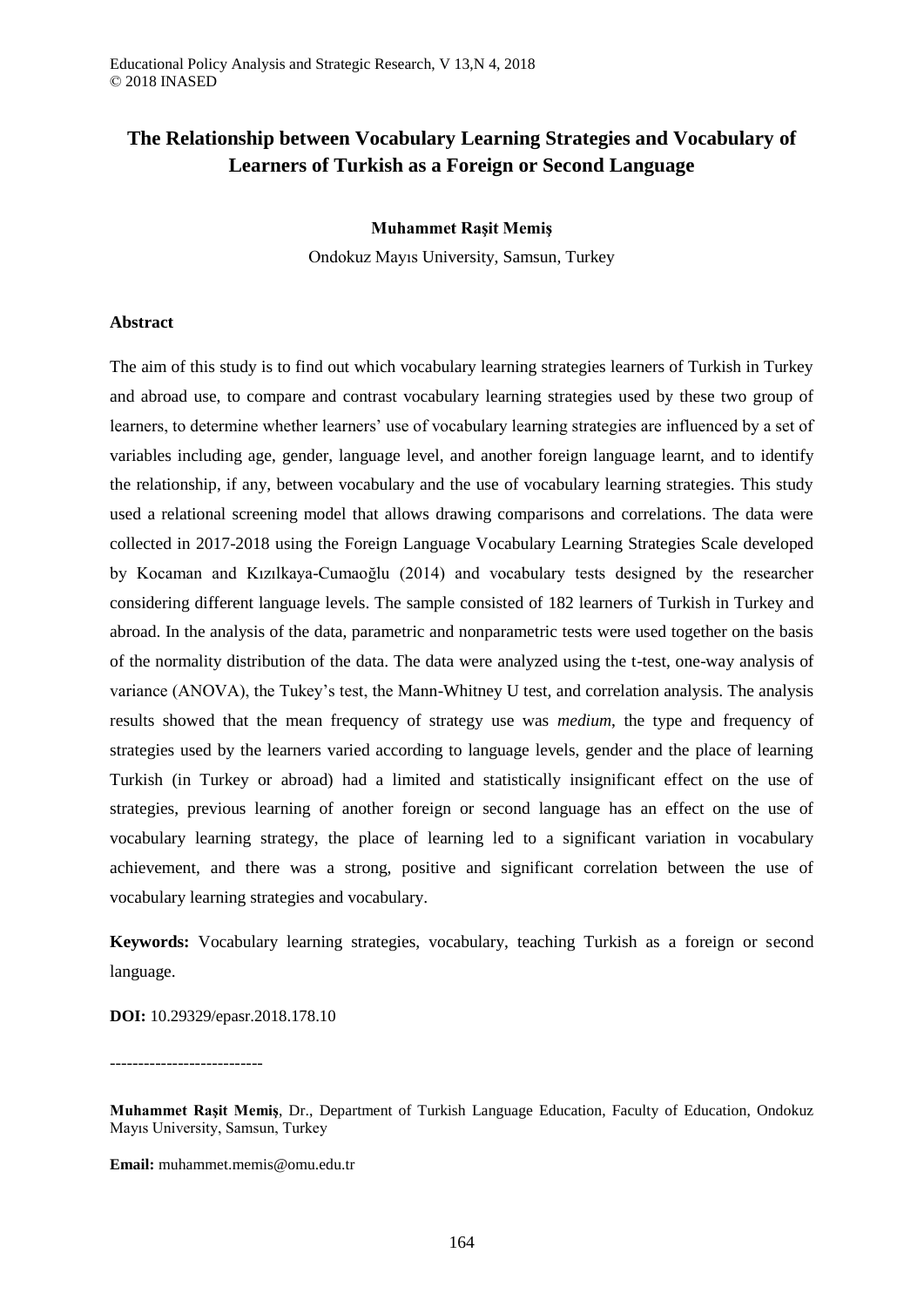### **Introduction**

Foreign language education today aims to help learners to equally develop the four basic language skills of the target language and effectively use these skills. For this to be achieved, there are two factors that learners need in order to master all the skills and become competent users of the target language. These are the grammar rules and vocabulary of the target language. The effective use of language skills, which is the main objective of language learning, cannot be achieved unless learners of a foreign or second language learn the set of vocabulary and grammar rules required for each level and acquire a certain level of proficiency in these two aspects of language. Comparing these two factors that play a decisive role in improving language skills, vocabulary far outweighs grammar rules and forms the base of all learning. In fact, comprehensible inputs need to be received first in order to activate the mind and start the learning activity. Words are the conveyer of inputs that the brain can understand. If one wants to learn grammar and effectively use language skills through these grammar rules in order to communicate in the target language, he or she first needs to prepare the basic groundwork, that is, necessary vocabulary. Thus, words are key to understanding, explaining and communicating and of high priority in for foreign language learning.

There is a general consensus among every stakeholder of the foreign language learning process about the necessity of enriching vocabulary in the target language. The enrichment of vocabulary is, directly and indirectly, a part of developing language skills in that it fundamentally forms the basis for language learning. Vocabulary thereby facilitates the effective use of language skills and serves a bridge between these skills. Therefore, vocabulary teaching is an essential requirement for foreign or second language learning. The literature involves a variety of views and approaches regarding how to teach vocabulary. These can be gathered into three groups including those who favour direct vocabulary instruction (Coady, 1993; Ellis, 1994; Graves; 2006; Harmer, 1991), those who support indirect vocabulary instruction (Hermann, 2003; Hulstijn, 2003; Nagy, 1997; Wode, 1999), and those who urge a mixed model of direct and indirect vocabulary instruction (Nation, 2001; Schmitt, 2007). Although foreign language learning and teaching span a long period of time, the diversity, multiplicity and complexity of vocabulary, subject, rules and learning outcomes to be achieved can be burdensome. Additionally, considering that the period of study and resources available are limited, it seems that a balanced combination of direct and indirect methods of vocabulary instruction will provide the optimum learning success. In fact, a mixed model of direct and indirect vocabulary instruction ensures the elimination of any possible failure that may arise from the nature of the separate methods.

The limited time allocated for the language teaching process, the number of words that can fit into this time period, the capacity of the brain to learn words in a certain period of time, and most importantly learning being entirely an internal process, regardless of whether direct or indirect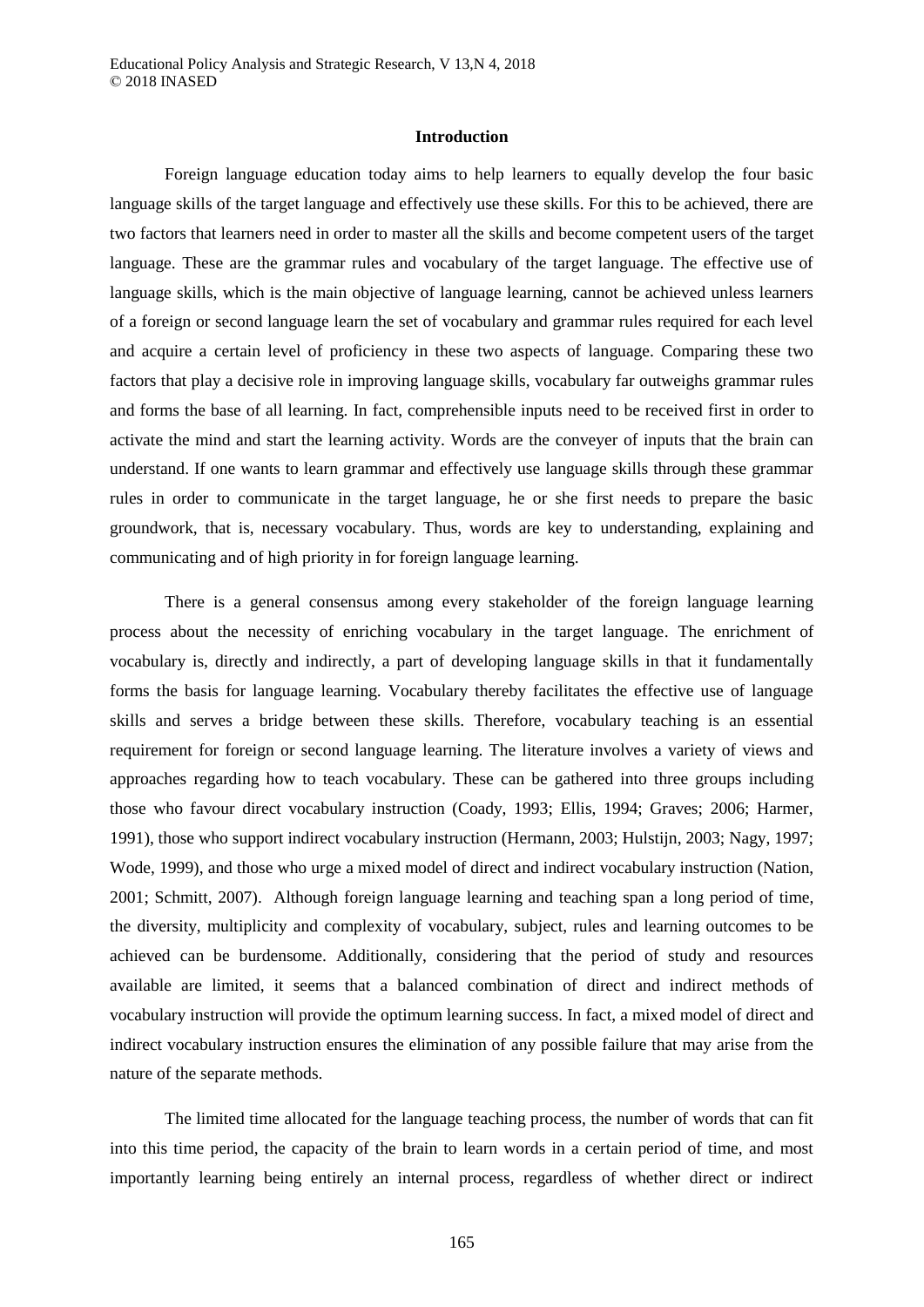vocabulary instruction is used, make it necessary for learners to use strategies that help to organize their in-class and out-of-class vocabulary learning. Strategies that can be employed while learning vocabulary are actually a sub-dimension of language learning strategies. The literature argues that vocabulary learning strategies have an important place in vocabulary learning and should be considered a part of the entire process (Nation, 1990; Hedge, 2000). Vocabulary learning strategies have been variously classified by scholars taking into account the dimensions of cognitive and social psychology (Gu & Johnson, 1996; Schmitt, 1997; Oxford, 1990). However, these classifications are very similar to each other. Oxford (1990), for example, proposed direct and indirect learning strategies which are further divided into six subcategories: cognitive, metacognitive, memory-related, compensatory, affective, and social. Schmitt (1997) distinguished between discovery and consolidation vocabulary learning strategies which include five subcategories: determination, social, memory, cognitive and metacognitive. All these strategies cover the types of activities learners can use during and after vocabulary learning. Memory strategies are strategies whereby learners commit words to memory by linking their learning of new words to their existing vocabulary. Cognitive strategies are strategies which are based on the refreshment of memory and involve taking notes and keeping vocabulary notebooks and words lists by frequently repeating them. Compensatory strategies involve substituting a word when it is not remembered, predicting the meaning of words using context clues, and making use of mother tongue and body language to avoid communication breakdowns. Metacognitive strategies are strategies whereby learners plan, organize and evaluate their own learning by collecting materials and identifying learning needs, studying method and studying speed. Affective strategies involve listening to music, relaxation, self-reward, self-encouragement, and controlling emotions, which all help learners to relieve learning anxiety and make learning attitudes more positive. Social strategies involve asking questions, asking for correction of mistakes, studying with classmates, and learning while helping classmates, which all help learners to communicate and cooperate in the target language (Oxford, 1990; Schmitt, 1997).

A review of literature has shown that most national and international research on the use of vocabulary learning strategies considered to be a major part of teaching and learning vocabulary in foreign languages address learners of English, while there is a lack of research on vocabulary learning strategies used by learners of, for example, Turkish, German, French, Spanish, and Arabic. Considering this lack of research on learners of Turkish, the literature includes, to the best of the researcher's knowledge, five pieces of research on vocabulary learning strategies used by learners of Turkish. Among them, four were carried out with learners of Turkish as a second language (TSL) in Turkey, while one was carried out with learners of Turkish as a foreign language (TFL) in India. These pieces of research had a limited number of participants and did not compare the use of vocabulary learning strategies among learners of TSL and TFL. Only two analyzed the difference between language levels but did not cover all language levels. That being so, there is a substantial gap in the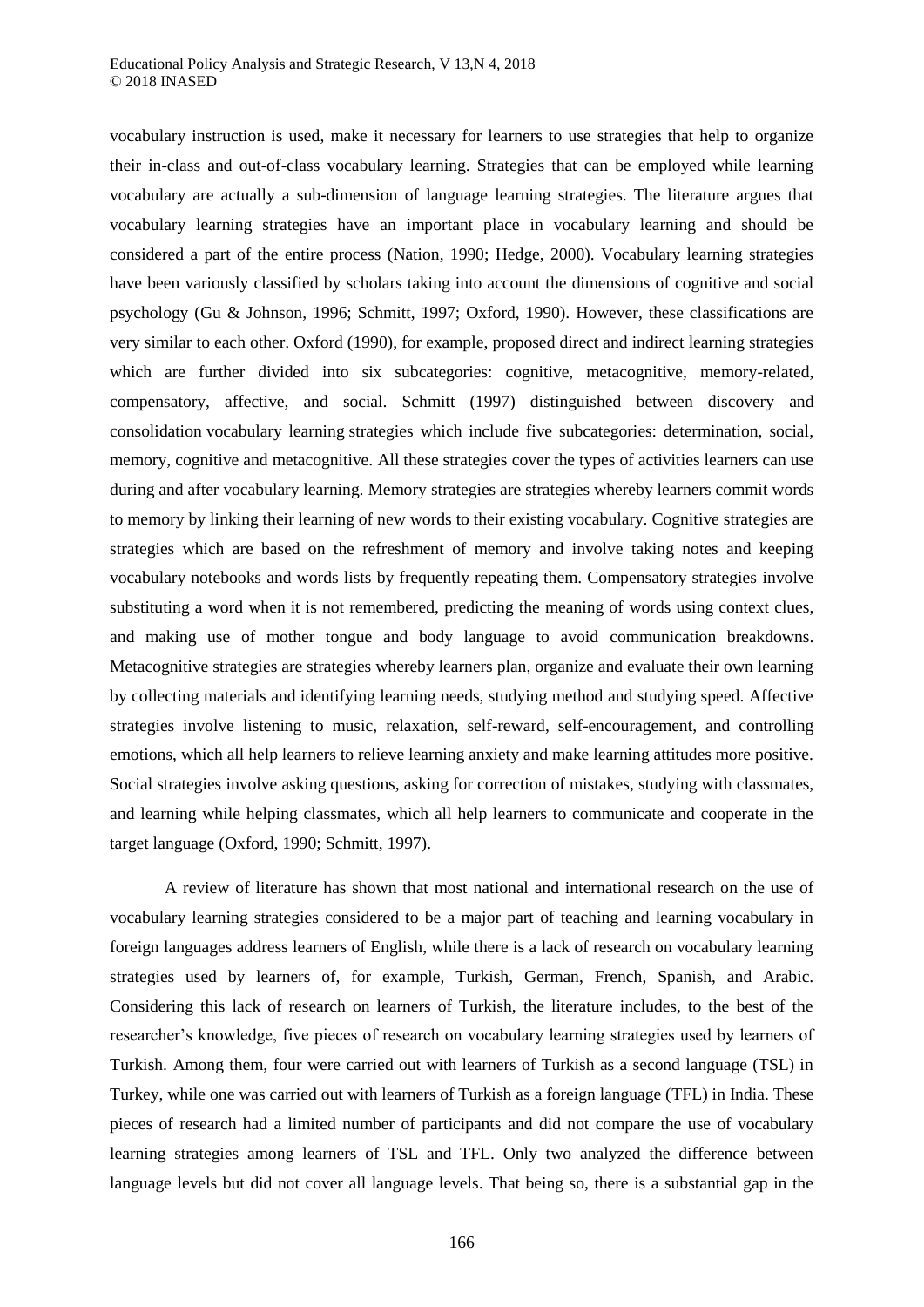existing literature. Additionally, there has been no research that investigates whether there is an association between the vocabulary of learners of Turkish and their use of vocabulary learning strategies. Thus, this study makes an important contribution to the relevant literature by addressing both learners of TSL and of TFL in a larger sample of learners of different language levels, investigating which vocabulary learning strategies they use and how often they use these strategies, determining whether the use of strategies is influenced by a set of variables (age, gender, language level, previous learning of another foreign language, the place of learning, and vocabulary achievement), and identifying whether there is a relationship between the use of vocabulary learning strategies and the vocabulary of learners.

Against this background, this study set out to investigate which vocabulary learning strategies learners of Turkish in Turkey and abroad use, to compare and contrast vocabulary learning strategies used by these two group of learners, to determine whether vocabulary learning strategies used by the learners are affected by a set of variables including age, gender, language level, and previous learning of another foreign language, and to identify the relationship, if any, the use of vocabulary learning strategies and the vocabulary of learners. To this end, the study sought answers to the following questions:

1. Which vocabulary learning strategies do the learners of Turkish in Turkey use?

1.1. What effect does gender have on the use of vocabulary learning strategies?

1.2. What effect does previous learning of another foreign language have on the use of vocabulary learning strategies?

2. Which vocabulary learning strategies do the overseas learners of Turkish use?

2.1. What effect does gender have on the use of vocabulary learning strategies?

2.2. What effect does previous learning of another foreign language have on the use of vocabulary learning strategies?

3. What effect does language level have on the use of vocabulary learning strategies?

4. Is there a significant difference between the learners of Turkish in Turkey and the overseas learners of Turkish in terms of the use of vocabulary learning strategies?

5. Is there a significant difference between the learners of Turkish in Turkey and the overseas learners of Turkish in terms of their vocabulary?

6. Is there a relationship between vocabulary and the use of vocabulary learning strategies?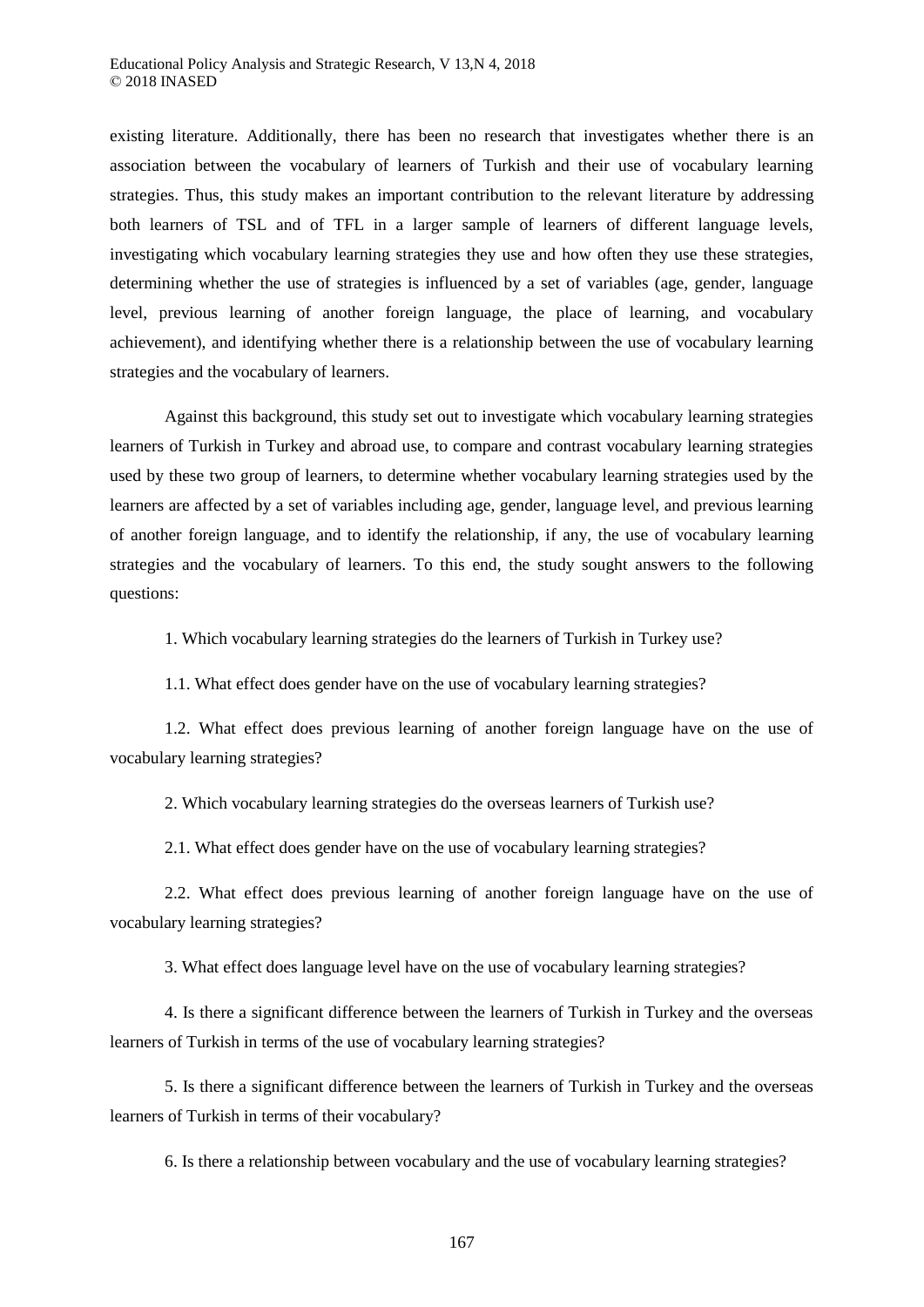#### **Methods**

#### **Research Model**

This study used a relational screening model that allows drawing comparisons and correlations. This model aims to identify the presence and/or degree of correlation between two or more variables (Creswell, 2012) and to describe a past or present situation as it is (Büyüköztürk, Çakmak, K., Akgün, Ö. E., Karadeniz, Ş. & Demirel, F., 2011; Karasar, 2016).

### **Population and Sample**

The population of the study consisted of learners of TFL and TSL. The study recruited a convenience sample of 182 foreign students of different levels. Among them, 100 were learning Turkish in Turkey and 82 learn Turkish abroad. 95 (52.2%) were female and 85 (47.8%) were male. Considering language levels, 54 learners are at A1 level, 51 at A2 level, 50 at B1 level, and 27 at B2 level.

## **Data Collection Instruments**

Vocabulary learning strategies used by learners of TSL and TFL were identified using the Foreign Language Vocabulary Learning Strategies Scale (FLVLSS) developed by Kocaman and Kızılkaya-Cumaoğlu (2014) drawing on Oxford's Strategy Inventory for Language Learning (1990). The FLVLSS is a 32-item, 5-point Likert scale consisting of 6 sub-scales: "Memory Strategies", "Cognitive Strategies", "Compensatory Strategies", "Metacognitive Strategies", "Affective Strategies", and "Social Strategies". The Cronbach's alpha coefficient of the scale is 0.89. The highest score that can be obtained on the FLVLSS is 160 and the lowest score is 32. To assess the frequency of strategy use, the mean score of each sub-scale is computed by dividing the sum of each sub-scale by the number of items in the relevant sub-scale. This procedure gives three levels of frequency: the range of 1.0 to 2.4 indicates a *low*-frequency strategy use, 2.5 to 3.4 indicates a *medium* frequency, and 3.5 to 5.0 indicates a *high* frequency.

Vocabulary knowledge of learners of TSL and TFL was identified using vocabulary achievement tests designed by the researcher. These tests aimed to determine whether the learners had learned the words they should have at their respective level rather than measuring their entire vocabulary. To this end, a pool of words was first generated using words in A1-, A2-, B1- and B2 level textbooks. A 25-question vocabulary test was prepared for each level and the tests were sent to experts for review. The final forms of tests established in line with expert recommendations were piloted with a group of 5 students for each level. On the basis of the results of the pilot study, 22 items in the tests were revised and the tests were administered to students of relevant levels to conduct an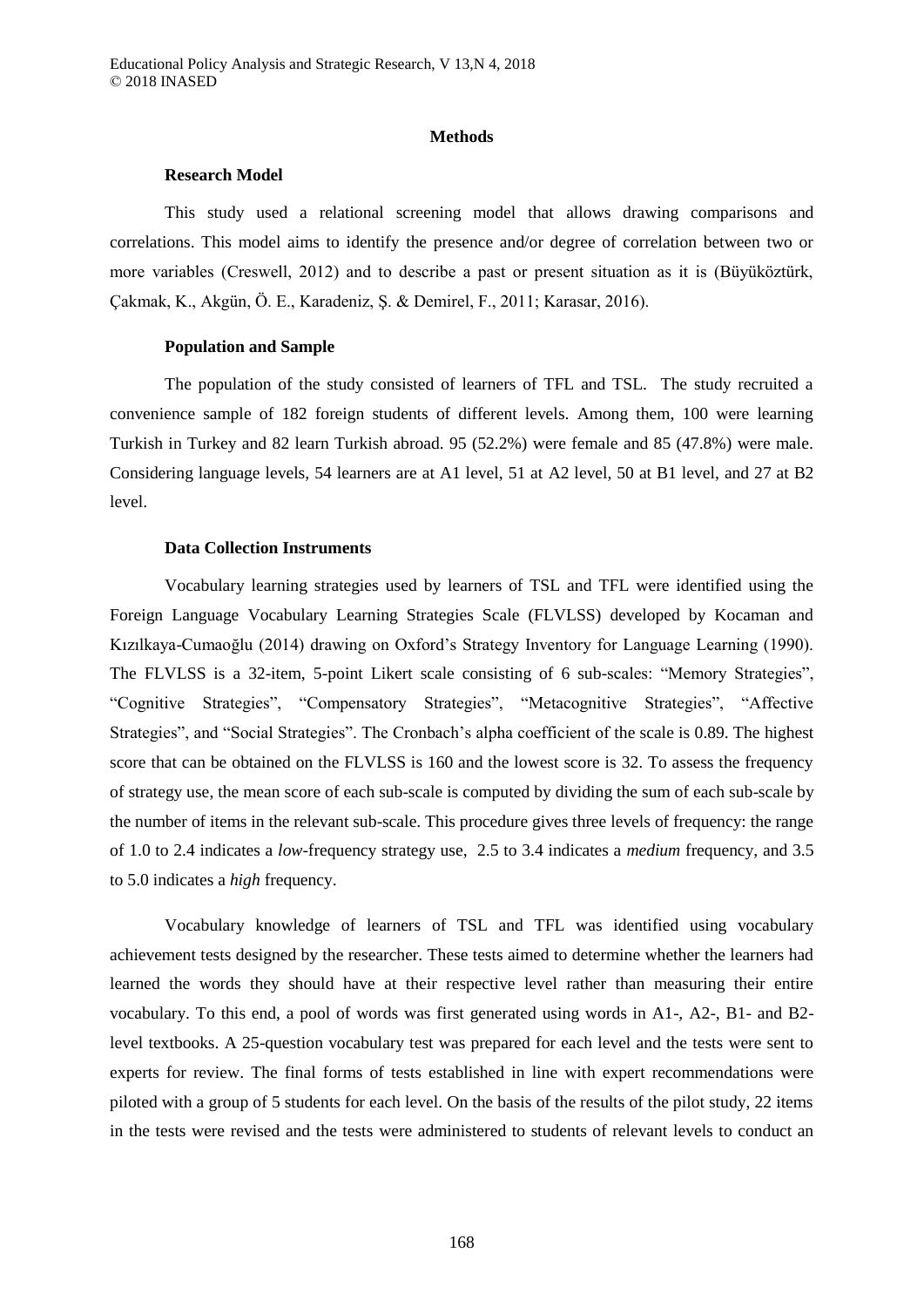item analysis. According to the results of the item analysis, the test items were valid and reliable. Table 1 below presents the item difficulty, item discrimination and reliability of the tests.

| <b>Language Level</b> | N  | <b>Arithmetic</b><br><b>Mean</b> | <b>Mean Item</b><br><b>Difficulty</b> | <b>Mean Item</b><br><b>Discrimination</b> | $Kr-20$ |
|-----------------------|----|----------------------------------|---------------------------------------|-------------------------------------------|---------|
| A1                    | 49 | 14.825                           | 0.46                                  | 0.641                                     | 0.897   |
| A2                    | 46 | 16.304                           | 0.55                                  | 0.612                                     | 0.865   |
| B <sub>1</sub>        | 37 | 17.710                           | 0.59                                  | 0.588                                     | 0.849   |
| B <sub>2</sub>        | 34 | 18.902                           | 0.67                                  | 0.481                                     | 0.826   |

**Table 1.** Statistics on Vocabulary Tests

As seen in the table, the test items have a medium difficulty, an adequate discrimination, and a high reliability. Although the tests test whether learners know 25 words in each test, learners need to have other words in their vocabulary in order to give correct answers. In this regard, the A1-level test consists of 318 words, the A2-level test 379 words, the B1-level test 441 words, and the B2-level test 465 words. The word count includes repeated words, prepositions, and conjunctions.

## **Data Analysis**

The collected data were coded, digitalized and then analysed using SPSS statistics software. First, the normality of the data distribution was checked to determine the statistical tests to be used in the analysis of the data. To this end, the coefficients of skewness and kurtosis were calculated and the Kolmogorov-Smirnov test was used on the basis of the sample size. In the skewness and kurtosis normality test, if values obtained by dividing the skewness and kurtosis coefficients by their standard errors fall within the range of -1.96 and +1.96, it is considered to be indicative of a normal distribution (Can, 2017, p. 85). In the Kolmogorov-Smirnov normality test, if the p-value is greater than  $\alpha$ =.05, it is indicative of a normal distribution at this level of significance (Mertler  $&$  Vannatta, 2005). In this study, the results of the normality tests showed that scores on the FLVLSS were normally distributed in terms of the place of learning Turkish, previous learning of another foreign language, and gender, while scores on the vocabulary tests were not normally distributed in terms of the place of learning Turkish. Thus, parametric tests were used to test the normally distributed data and non-parametric tests to test the non-normally distributed data.

The frequency of the use of vocabulary learning strategies was analyzed using descriptive statistics and the arithmetic mean. The independent samples t-test was used to find out whether gender, previous learning of another foreign language, the place of learning Turkish had an effect on the use of strategies. The t-test assesses whether the mean value of a group differs from the predetermined value in terms of a variable, whether there is a difference between two independent groups, and whether reactions of a group vary under different conditions (Yazıcıoğlu & Erdoğan, 2014, p. 254).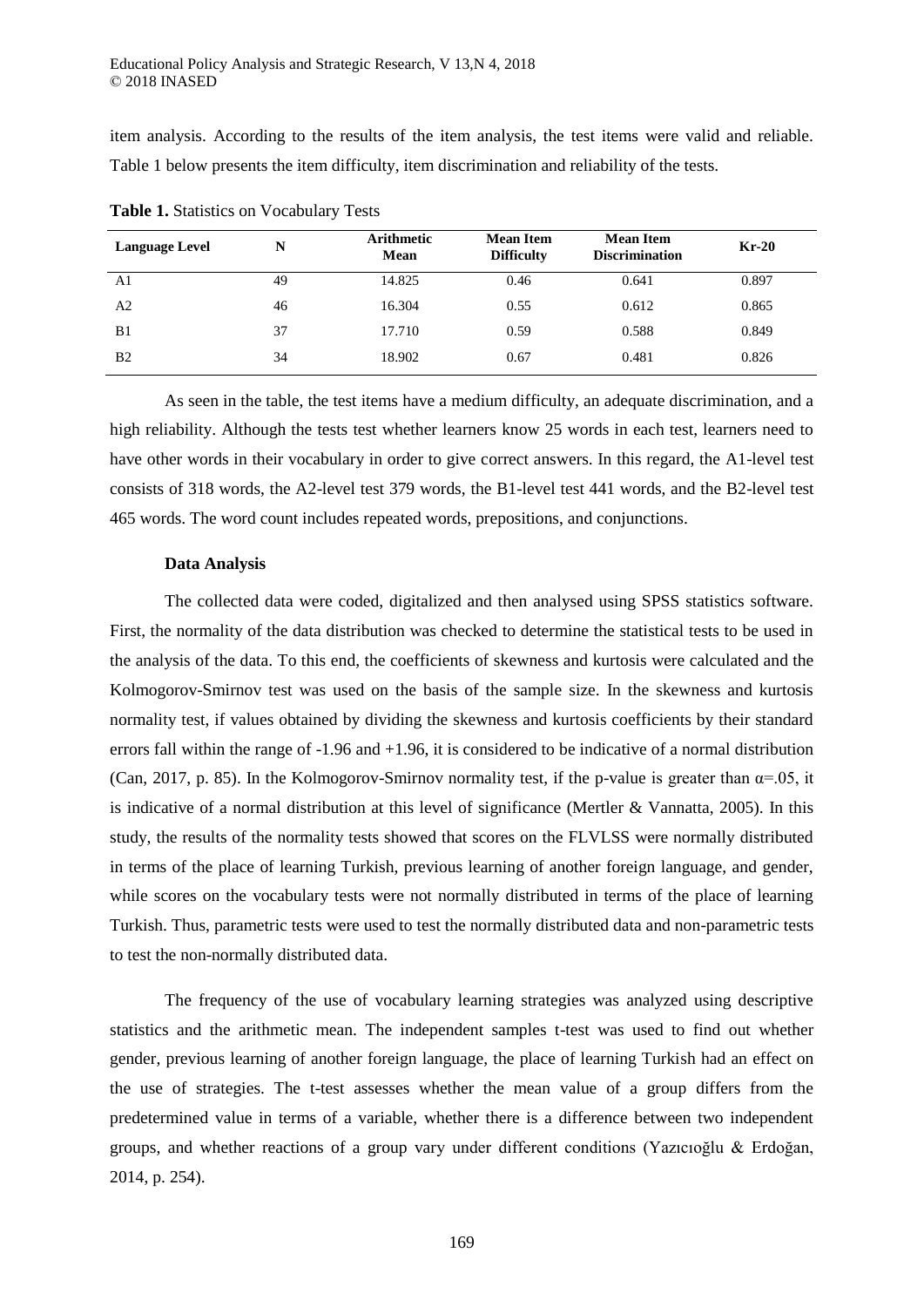The Mann-Whitney U test was used to determine whether learning Turkish in Turkey or abroad has an effect on vocabulary. The Mann-Whitney U test tests whether two sample means significantly differ, that is, whether two independent samples that come from the same population have the same distribution in terms of a variable (Büyüköztürk, 2017, p. 165). This test is a nonparametric alternative to the independent samples t-test and compares medians rather than means, as opposed to parametric tests (Pallant, 2016, p. 249).

One-way analysis of variance (ANOVA) was used to test whether learners' language levels had an effect on the use of vocabulary learning strategies. The Tukey's post-hoc test was used to detect significant differences between language levels. One-way ANOVA tests whether the difference between the means of two or more independent samples is significantly different from zero (Büyüköztürk, 2017, p. 48). Analysis of variance compares the variability within each of the groups (believed to result from chance) with the variance between the different groups (believed to be caused by the independent variable) (Pallant, 2016, p. 277).

Finally, correlation analysis was used to find the relationship between the use of vocabulary learning strategies and vocabulary achievement. Correlation analysis determines whether there is a relatedness between two variables measured at the interval or ratio level and to describe the strength and direction of the linear relationship (Yazıcıoğlu & Erdoğan, 2017, p. 335; Pallant, 2016, p. 144).

#### **Data Collection**

The data were collected from the learners of Turkish in Turkey and abroad in 2017 and 2018. Before the learners were given the FLVLSS and vocabulary tests, teachers administering the scale and tests were met to agree on what to do during the application. In this regard, the learners were informed about the purpose of the research before the application. The learners were then given the scale in both Turkish and English versions. The scale items were read aloud and explained by teachers. The learners later chose the most appropriate option for each item. By doing so, it was ensured that all learners of different levels completely understood the items.

The vocabulary tests were administered one day after the FLVLSS was administered. The learners were informed that this test was not meant to be an exam but carried out only for a scientific purpose. The learners were given 40 minutes for 25 questions. The test was completed within a course hour. The learners were given the answers next class.

#### **Results**

The results of analysis were discussed considering the questions of this study aiming to investigate which vocabulary learning strategies the learners of Turkish in Turkey and abroad use, to compare and contrast vocabulary learning strategies used by these two group of learners, to determine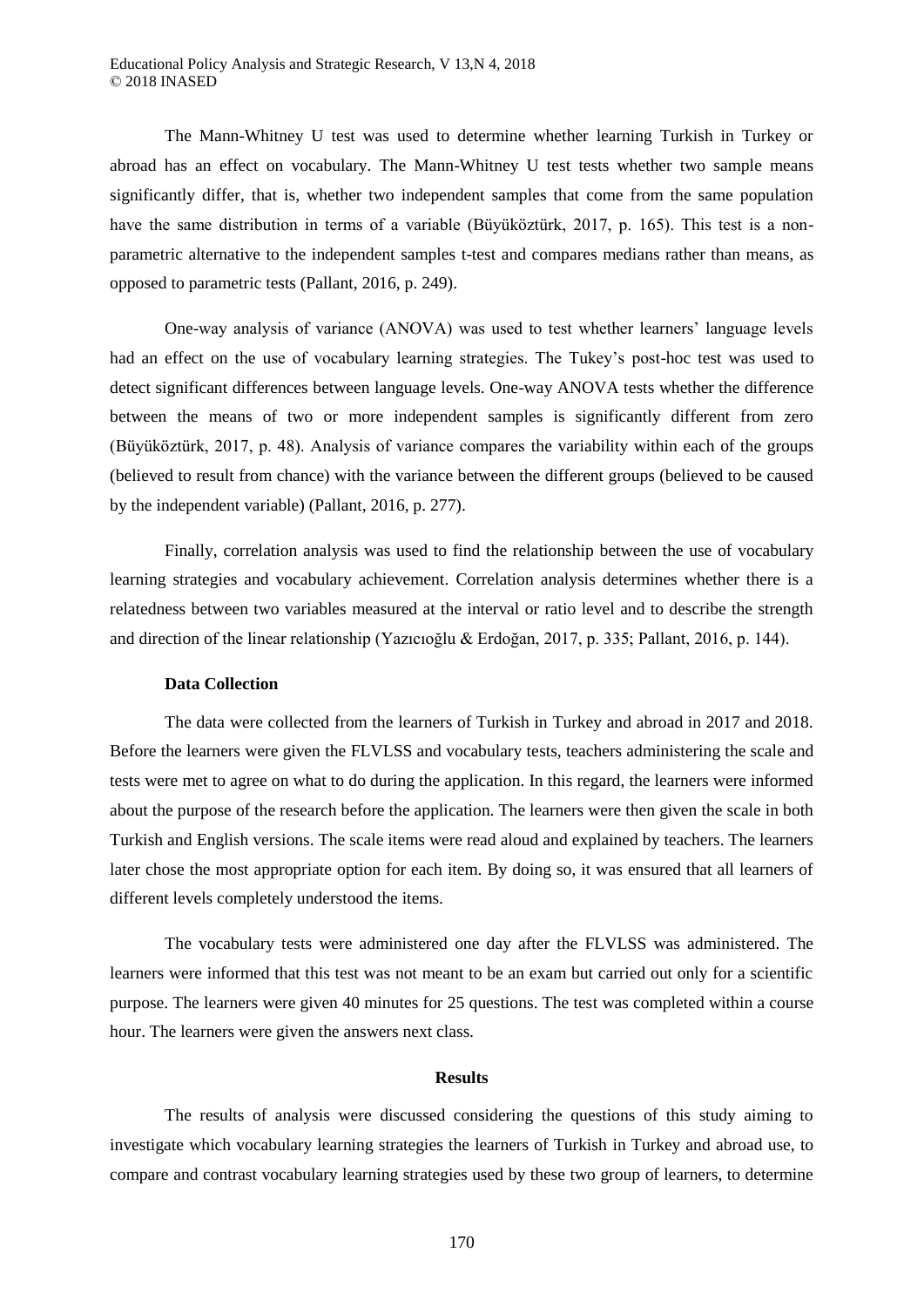whether vocabulary learning strategies used by the learners are affected by a set of variables including age, gender, language level, and previous learning of another foreign language, and to identify the relationship, if any, the use of vocabulary learning strategies and the vocabulary of learners.

Table 2 presents the results of the descriptive analysis run to identify which vocabulary learning strategies the learners of Turkish in Turkey use in line with the question *"Which vocabulary learning strategies the learners of Turkish in Turkey use?"*.

| Language<br>Level | N   | <b>Memory</b><br>v | Cognitive | Compensator | <b>Metacognitive</b><br>v | <b>Affective</b><br>$\bar{x}$ | <b>Social</b><br>$\overline{X}$ | All<br><b>Strategies</b> |
|-------------------|-----|--------------------|-----------|-------------|---------------------------|-------------------------------|---------------------------------|--------------------------|
| A1                | 30  | 3.94               | 3.85      | 3.52        | 3.72                      | 3.59                          | 3.75                            | 3.75                     |
| A <sub>2</sub>    | 28  | 3.72               | 3.54      | 3.43        | 3.56                      | 3.46                          | 3.52                            | 3.55                     |
| B1                | 27  | 3.41               | 3.21      | 3.11        | 3.34                      | 3.16                          | 3.25                            | 3.26                     |
| B <sub>2</sub>    | 15  | 3.02               | 2.95      | 2.65        | 3.18                      | 2.59                          | 2.98                            | 2.89                     |
| Total             | 100 | 3.52               | 3.39      | 3.18        | 3.45                      | 3.20                          | 3.37                            | 3.36                     |

**Table 2.** Results on Vocabulary Learning Strategies Used by the Learners of Turkish in Turkey

Considering the data in Table 2, among the learners of Turkish in Turkey, A1-level learners had a *high* frequency of strategy use. Ranked from the most to the least frequently used, the strategies used by A1-level learners were *memory, cognitive, social, metacognitive*, *affective,* and *compensatory*. Like A1-level learners, A2-level learners had a *high* frequency of strategy use. Ranked from the most to the least frequently used, the strategies used by A2-level learners were *memory, cognitive, metacognitive, social, affective,* and *compensatory.* For A1- and A2-level learners, the most frequently used memory strategy was *"I constantly repeat the Turkish words I learned so that I can remember them"*, while the least frequently used compensatory strategy was *"I learn how to pronounce a Turkish word by listening to it a few times through technology"*.

B1-level learners had a *medium* frequency of strategy use. They used, in order of frequency, *memory, metacognitive, social, cognitive, affective,* and *compensatory*. For B1-level learners, the most frequently used strategy was *"I relate new Turkish words with those I already know"*, while the least frequently used strategy was *"I prefer to learn words required for my course through videos"*.

B2-level learners also had a *medium* frequency of strategy use. They used, in order of frequency, *metacognitive, memory, social, cognitive, compensatory,* and *affective*. They most frequently used the strategy *"While learning Turkish words, I try to learn their pronunciation along with their meaning".* They least frequently used the strategy *"Listening to music in the background while learning Turkish words soothes me"*.

Considering the learners of Turkish in Turkey as a group regardless of their language level, they had a *medium* frequency of strategy use. They preferred to use, in order of frequency, *memory,*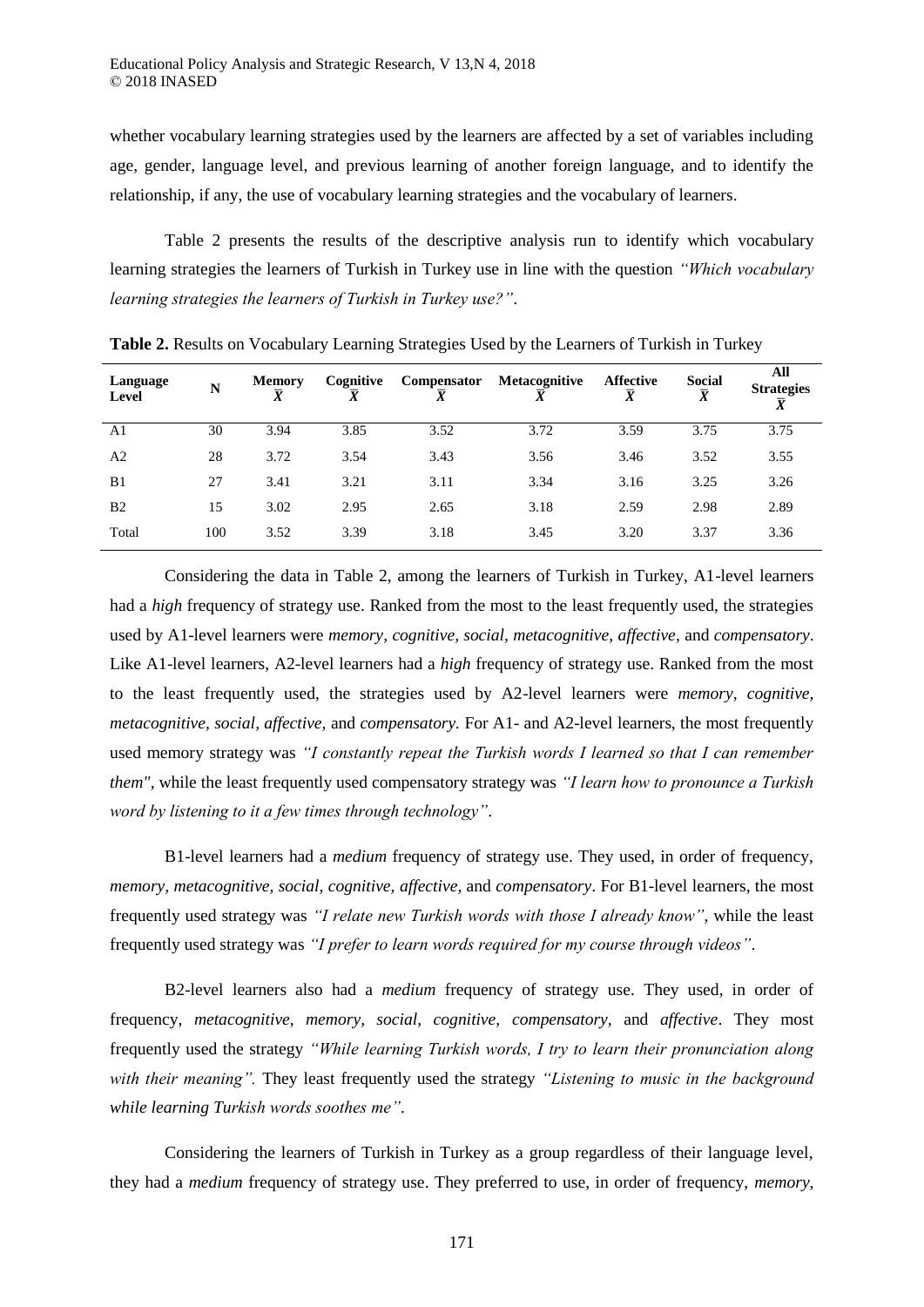*metacognitive, cognitive, social, affective,* and *compensatory*. The graph below shows the frequency of strategy use on the basis of language levels of the learners.



**Graph 1.** The Frequency of Strategy Use among the Learners of Turkish in Turkey according to Their Levels

Considering the data in Table 2 and Graph 1, A1-level learners had the highest frequency of strategy use, while B2-level had the lowest frequency of strategy use. Accordingly, it seems that the frequency of strategy use steadily declined, moving from A1 to B2 level.

The independent samples t-test was run to find out whether gender had an effect on vocabulary learning strategies preferred by the learners of Turkish in Turkey in line with the question *"What effect does gender have on the use of vocabulary learning strategies?"*. Table 3 below shows the results of the t-test.

| Language<br>Level | Gender | N  | ᠊ᢦ<br>41 | <b>SD</b> | $\overline{X}f$ | df |      | $\mathbf{p}^*$ |
|-------------------|--------|----|----------|-----------|-----------------|----|------|----------------|
|                   | Female | 46 | 112.89   | 29.94     |                 |    |      |                |
| All levels        | Male   | 54 | 107.18   | 28.58     | 5.71            | 98 | .974 | .333           |
| .                 | $-$    |    |          |           |                 |    |      |                |

**Table 3.** The T-test Results on the Effect of Gender on the Use of Vocabulary Learning Strategies

\* Significant at p<.05

As seen in Table 3, there was a difference of 5.71 between the mean total scores of female and male learners in favour of female learners in terms of the frequency of strategy use; however, this difference was not statistically significant  $(t_{(98)}=0.974, p= 0.33)$ .

Table 4 shows the results of the t-test run to find out whether previous learning of another language had an effect on vocabulary learning strategies preferred by the learners of Turkish in Turkey in line with the question *"What effect does previous learning of another foreign language have on the use of vocabulary learning strategies?".*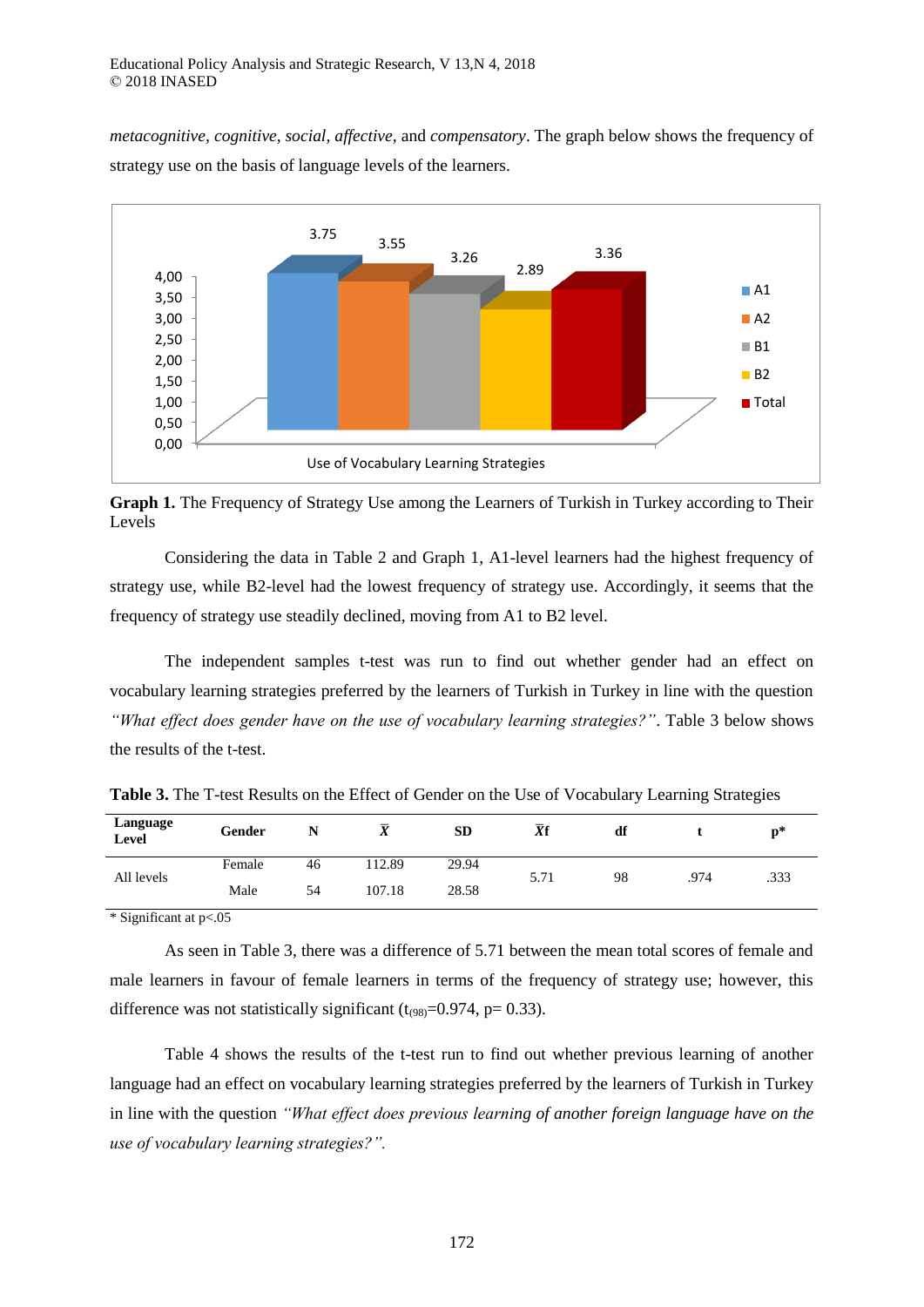| Language<br><b>Level</b> | <b>Learning</b><br>another<br>language | N  | $\bar{X}$ | <b>SD</b> | $\overline{X}f$ | df |        | $\mathbf{p}^*$ |
|--------------------------|----------------------------------------|----|-----------|-----------|-----------------|----|--------|----------------|
|                          | Yes                                    | 61 | 126.36    | 20.85     |                 |    |        |                |
| All levels               | No                                     | 39 | 83.92     | 20.19     | 42.44           | 98 | 10.049 | .000           |

**Table 4.** The T-test Results on the Effect of Previous Learning of another Language on the Use of Vocabulary Learning Strategies

\* Significant at p<.05

As seen in Table 4, among the learners of Turkish in Turkey, those who had previously learned another language used vocabulary learning strategies more frequently compared to those who had not learned. There was a difference of 42.44 between the mean total scores of the two groups. According to the results of the t-test, this difference was statistically significant ( $t_{(98)}$ =10.049, p= 0.00).

Table 5 presents the results of the descriptive analysis run to identify which vocabulary learning strategies the overseas learners of Turkish use in line with the question *"Which vocabulary learning strategies do the overseas learners of Turkish use?"*.

| Language<br>Level | N  | Memory<br>$\overline{\mathbf{v}}$ | Cognitive | <b>Compensatory</b><br>$\overline{\mathbf{v}}$ | <b>Metacognitive</b> | <b>Affective</b><br>$\overline{X}$ | <b>Social</b><br>$\overline{\mathbf{v}}$<br>л | All<br><b>Strategies</b><br>$\overline{X}$ |
|-------------------|----|-----------------------------------|-----------|------------------------------------------------|----------------------|------------------------------------|-----------------------------------------------|--------------------------------------------|
| A1                | 24 | 3.58                              | 3.52      | 3.41                                           | 3.52                 | 3.44                               | 3.62                                          | 3.52                                       |
| A <sub>2</sub>    | 23 | 3.50                              | 3.35      | 3.16                                           | 3.44                 | 3.30                               | 3.39                                          | 3.37                                       |
| B1                | 23 | 3.12                              | 3.02      | 2.77                                           | 3.09                 | 2.95                               | 3.08                                          | 3.02                                       |
| B <sub>2</sub>    | 12 | 2.86                              | 2.75      | 2.89                                           | 2.98                 | 2.78                               | 2.62                                          | 2.80                                       |
| Total             | 82 | 3.26                              | 3.16      | 3.06                                           | 3.26                 | 3.12                               | 3.18                                          | 3.18                                       |

**Table 5.** Results on Vocabulary Learning Strategies Used by the Overseas Learners of Turkish

Considering the data in Table 5, among the overseas learners of Turkish, A1-level learners had a *high* frequency of strategy use with a mean score of 3.52. Ranked from the most to the least frequently used, the strategies used by A1-level learners were *social, memory, cognitive, metacognitive, affective,* and *compensatory*. For A1-level learners, the most frequently used strategy was *"I need my teacher's help while learning Turkish words"*, while the least frequently used strategy was *"I prefer to learn words required for my course through videos"*.

A2-level learners had a *medium* frequency of strategy use with a mean score of 3.37. Ranked from the most to the least frequently used, the strategies used by A2-level learners were *memory, metacognitive, social, cognitive, affective,* and *compensatory*. They most frequently used the strategy *"I constantly repeat the Turkish words I learned so that I can remember them"*, while they least frequently used the strategy *"I learn how to pronounce a Turkish word by listening to it a few times through technology"*.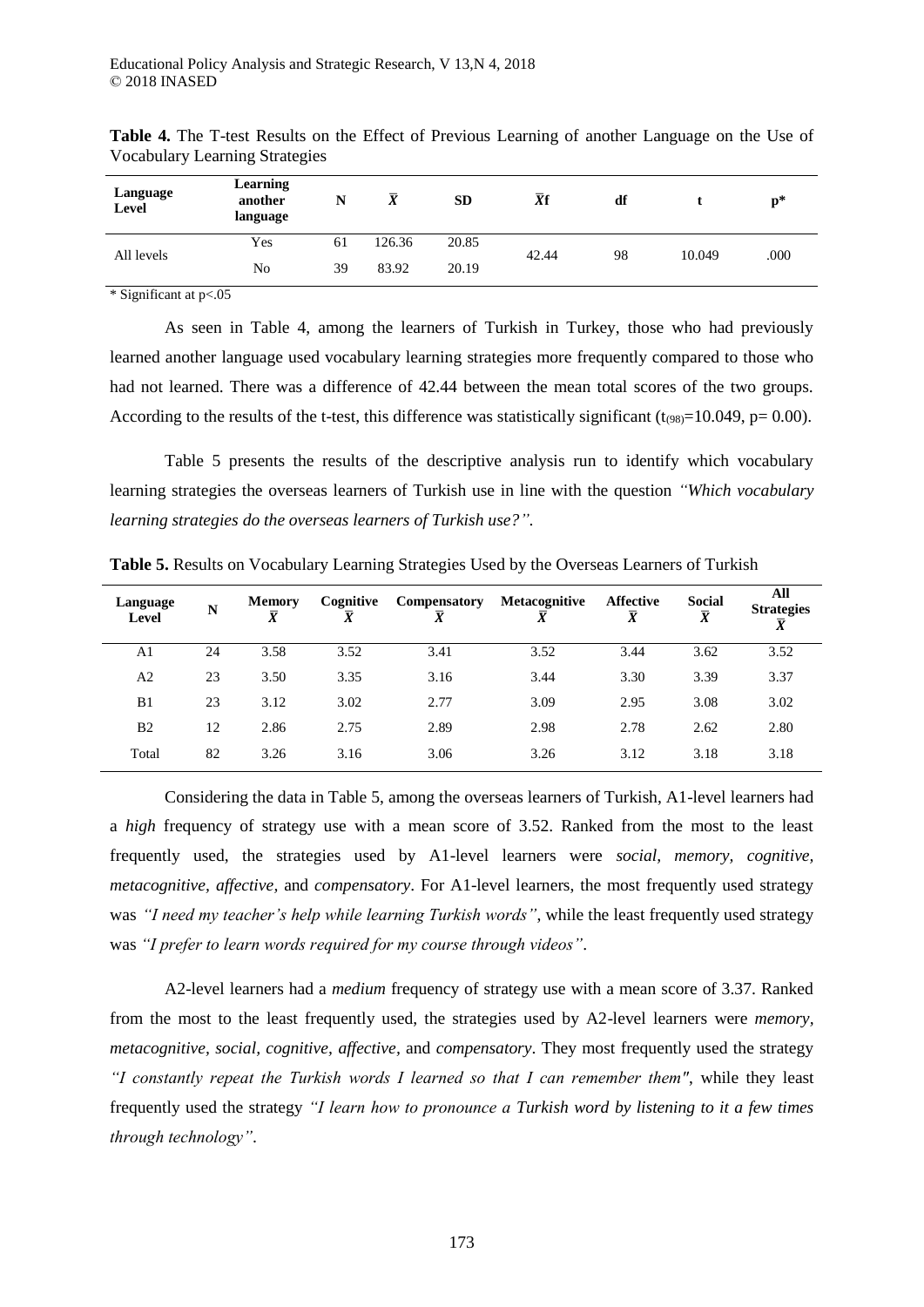B1-level learners also had a *medium* frequency of strategy use with a mean score of 3.02. They used, in order of frequency, *memory, metacognitive, social, cognitive, affective*, and *compensatory*. They most frequently used the strategy *I relate new Turkish words with those I already know"*, while they least frequently used the strategy *"I learn how to pronounce a Turkish word by listening to it a few times through technology"*.

B2-level learners also had a *medium* frequency of strategy use with a mean score of 2.80. They used, in order of frequency, *metacognitive, compensatory, memory, affective, cognitive*, and *social*. For B2-level learners, the most frequently used strategy was *"I try to find the most appropriate method when learning Turkish words"*, while the least frequently used strategy was *"I ask my friends to correct me when I mispronounce Turkish words I learned".*

Considering the overseas learners of Turkish as a group regardless of their language level, they had a *medium* frequency of strategy use with a mean score of 3.18. They preferred to use, in order of frequency, *memory, metacognitive, social, cognitive, affective,* and *compensatory*. The graph below shows the frequency of strategy use on the basis of language levels of the learners.



**Graph 2.** The Frequency of Strategy Use among the Overseas Learners of Turkish according to Their Levels

Considering the data in Table 5 and Graph 2, A1-level learners had the highest frequency of strategy use, while B2-level had the lowest frequency of strategy use. Accordingly, it seems that the frequency of strategy use steadily declined, moving from A1 to B2 level.

The independent samples t-test was run to determine whether gender had an effect on vocabulary learning strategies preferred by the overseas learners of Turkish in line with the question *"What effect does gender have on the use of vocabulary learning strategies?"*. Table 6 below shows the results of the t-test.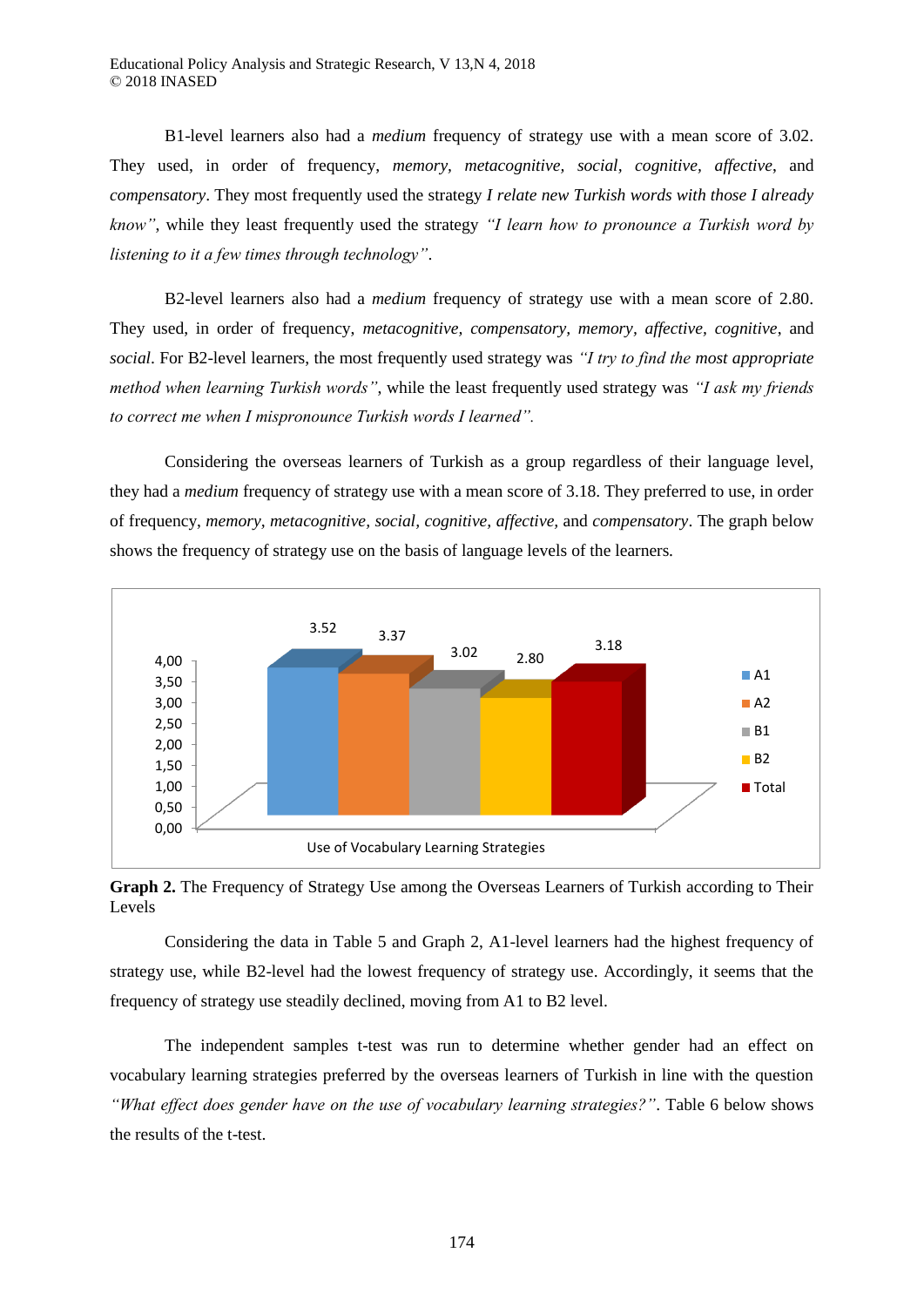| Language<br>Level | Gender | N  | $\overline{\mathbf{v}}$ | SD     | –<br><b>Xf</b> | df |         | p*   |
|-------------------|--------|----|-------------------------|--------|----------------|----|---------|------|
| All levels        | Female | 49 | 103.41                  | 30.687 | $-0.13$        | 80 | $-.021$ | .983 |
|                   | Male   | 33 | 103.54                  | 27.203 |                |    |         |      |

**Table 6.** The T-test Results on the Effect of Gender on the Use of Vocabulary Learning Strategies

\* Significant at p<.05

As seen in Table 6, there was a slight difference of 0.13 between the mean total scores of female and male learners in favour of male learners in terms of the frequency of strategy use; however, according to the results of the t-test, this difference was not statistically significant ( $t_{(80)} = -0.21$ , p= 0.983).

Table 7 shows the results of the t-test run to find out whether previous learning of another language had an effect on vocabulary learning strategies preferred by the overseas learners of Turkish in line with the question *"What effect does previous learning of another foreign language have on the use of vocabulary learning strategies?".*

**Table 7.** The T-test Results on the Effect of Previous Learning of Another Language on the Use of Vocabulary Learning Strategies

| Language<br>Level | <b>Learning</b><br>another<br>language | N  | $\bar{X}$ | <b>SD</b> | $\overline{X}$ f | df |       | $\mathbf{p}^*$ |
|-------------------|----------------------------------------|----|-----------|-----------|------------------|----|-------|----------------|
|                   | Yes                                    | 48 | 119.17    | 22.371    |                  |    |       |                |
| All levels        | No                                     | 34 | 81.29     | 22.573    | 37.88            | 80 | 7.524 | .000           |

\* Significant at p<.05

Considering the analysis results given in Table 7, among the overseas learners of Turkish, those who had previously learned another foreign or second language used vocabulary learning strategies more frequently compared to those who had not learned. There was a difference of 37.88 between the mean total scores of the two groups. According to the results of the t-test, this difference was statistically significant  $(t_{(80)}=7.524, p= 0.00)$ .

Table 8 below shows the results of one-way ANOVA run to find out whether the current language levels of learners of Turkish in Turkey and abroad had an effect on their use of vocabulary learning strategies in line with the *question "What effect does language level have on the use of vocabulary learning strategies?".*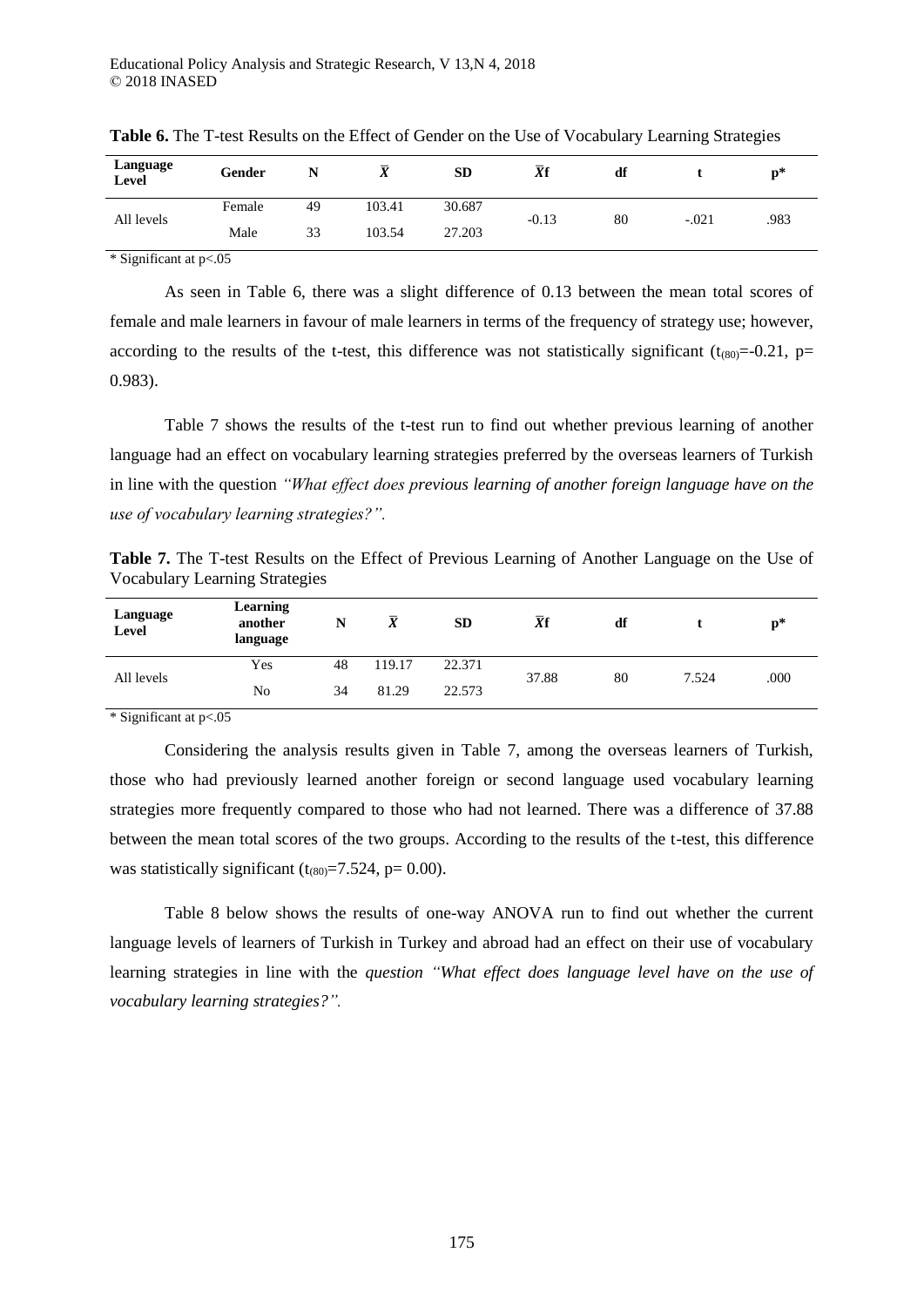| Language<br>Level | N   | $\overline{X}$ | <b>SD</b> | <b>Source of Variance</b> | SS         | df  | МS       | $p*$ |  |
|-------------------|-----|----------------|-----------|---------------------------|------------|-----|----------|------|--|
| A1                | 54  | 116.70         | 24.634    | Between-groups            | 14538.606  | 3   | 4846.202 |      |  |
| A <sub>2</sub>    | 51  | 111.02         | 30.536    |                           |            |     |          |      |  |
| B <sub>1</sub>    | 50  | 100.72         | 30.081    |                           |            |     |          | .001 |  |
| B <sub>2</sub>    | 27  | 91.29          | 25.912    | Within-groups             | 140583.949 | 178 | 789.797  |      |  |
| Total             | 182 | 106.95         | 29.275    | Total                     | 155122.555 | 181 |          |      |  |
| .                 | $-$ |                |           |                           |            |     |          |      |  |

**Table 8.** The Results of One-way ANOVA on the Effect of Language Level on the Use of Vocabulary Learning Strategies

\* Significant at p<.05

As seen in Table 8, A1-level learners had the highest frequency of strategy use with a mean score of 116.70, while B2-level learners had the lowest frequency of strategy use with a mean score of 91.29. Considering the frequency of strategy use, A2-level learners ranked second with a mean score of 111.02, while B1-level learners ranked third with a mean score of 100.72. According to the results of one-way ANOVA run to determine whether this difference between language levels was statistically significant, the current language level of the learners led to a significant variation in the frequency of strategy use. Table 9 presents the results of the Tukey's post-hoc test run to determine between which language levels significant differences occurred.

| <b>Language Level</b> | <b>Language Level</b> | <b>Difference of Means</b> | $\mathbf{p}^*$ |  |
|-----------------------|-----------------------|----------------------------|----------------|--|
|                       | A2                    | 5.68                       | .729           |  |
| A <sub>1</sub>        | B1                    | 15.98*                     | .022           |  |
|                       | B <sub>2</sub>        | $25.41*$                   | .001           |  |
| A <sub>2</sub>        | B <sub>1</sub>        | 10.29                      | .257           |  |
|                       | B <sub>2</sub>        | 19.72*                     | .019           |  |
| B <sub>1</sub>        | B <sub>2</sub>        | 9.42                       | .498           |  |

**Table 9.** The Results of the Tukey's Test on the Significance of Difference between Language Levels

\* Significant at p<.05

As seen in Table 9, the results of the Tukey's test showed a significant difference between the mean frequency of strategy use in A1 level and the mean frequency in B1 and B2 levels. They also showed a significant difference between the mean frequency of strategy use in A2 level and the mean frequency in B2 level. Accordingly, it seems that the current language levels of the learners had an effect on their use of vocabulary learning strategies. This effect means a decline in the frequency of strategy use as language level increases.

Whether the place of learning Turkish led to a significant variation in the use of vocabulary learning strategies was another variable analyzed in this study. Table 10 below presents the results of the independent samples t-test run to answer the question *"Is there a significant difference between the*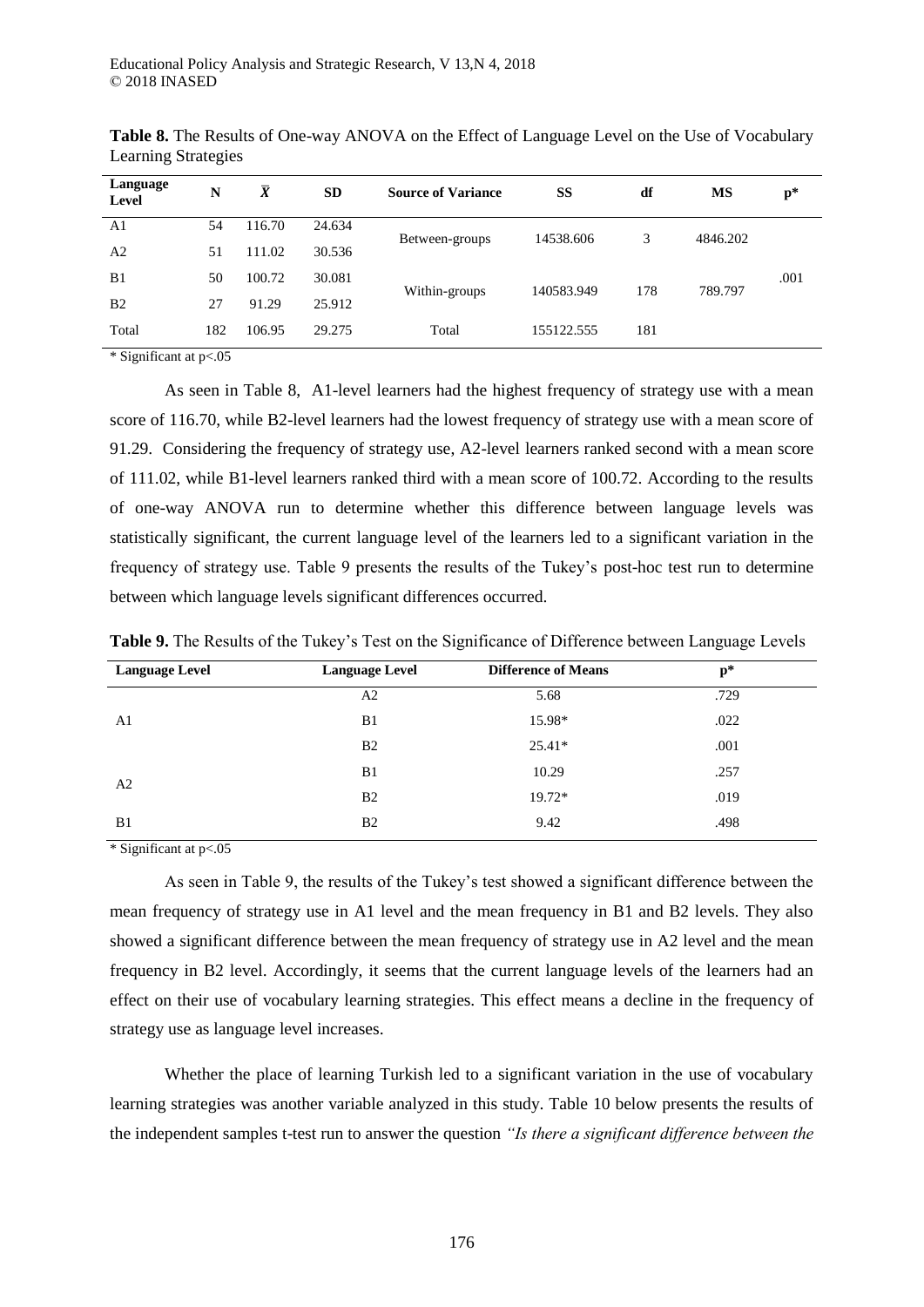*learners of Turkish in Turkey and the overseas learners of Turkish in terms of the use of vocabulary learning strategies?"*.

Table 10. The T-test Results on the Effect of the Place of Learning on the Use of Vocabulary Learning Strategies

| Language<br><b>Levels</b> | Variable | N   | v      | <b>SD</b> | $\overline{X}f$ | df  |       | $\mathbf{p}^*$ |
|---------------------------|----------|-----|--------|-----------|-----------------|-----|-------|----------------|
|                           | Turkey   | 100 | 109.81 | 29.202    |                 |     |       |                |
| All levels                | Overseas | 82  | 103.46 | 29.162    | 6.35            | 180 | 1.460 | .146           |

\* Significant at p<.05

As seen in Table 10, the mean score of the learners of Turkish in Turkey was 109.81 and that of the overseas learners of Turkish was 103.46. Accordingly, there was a difference of 6.35; however, this difference was not statistically significant. Thus, it is possible to state that learning Turkish in Turkey or abroad does not have a significant effect on the use of strategies.

The Mann-Whitney U test was used to determine whether the place of learning Turkish had an effect on vocabulary achievement, in line with the question *"Is there a significant difference between the learners of Turkish in Turkey and the overseas learners of Turkish in terms of their vocabulary?".*  The analysis results are given in the table below.

**Table 11.** The Results of the Mann-Whitney U Test on the Effect of the Place of Learning on Vocabulary Achievement

| Language<br><b>Level</b> | <b>Variable</b> | N   |       | МR     | <b>SR</b> |         | z        | $n^*$ |
|--------------------------|-----------------|-----|-------|--------|-----------|---------|----------|-------|
|                          | Turkey          | 100 | 17.46 | 100.01 | 10001.0   |         |          |       |
| All levels               | Overseas        | 82  | 15.65 | 81.12  | 6652.0    | 3249.00 | $-2.411$ | .016  |

\* Significant at p<.05

Considering the mean achievement scores that the learners of all language levels had on the 25-question vocabulary test, the mean score was 17.46 for the learners in Turkey and 15.65 for the overseas learners. There was a difference of 1.81 between the mean scores of the two groups in favour of the learners in Turkey. The t-test results showed that this difference was statistically significant. This result indicates that learning Turkish in Turkey has a positive effect on vocabulary achievement.

The study lastly examined whether there was a relationship between the use of vocabulary learning strategies and the vocabulary achievement of the learners. Correlation analysis was run to identify the presence and direction of this linear relationship in line with the question *"Is there a relationship between vocabulary and the use of vocabulary learning strategies?".* The analysis results are given in the table below.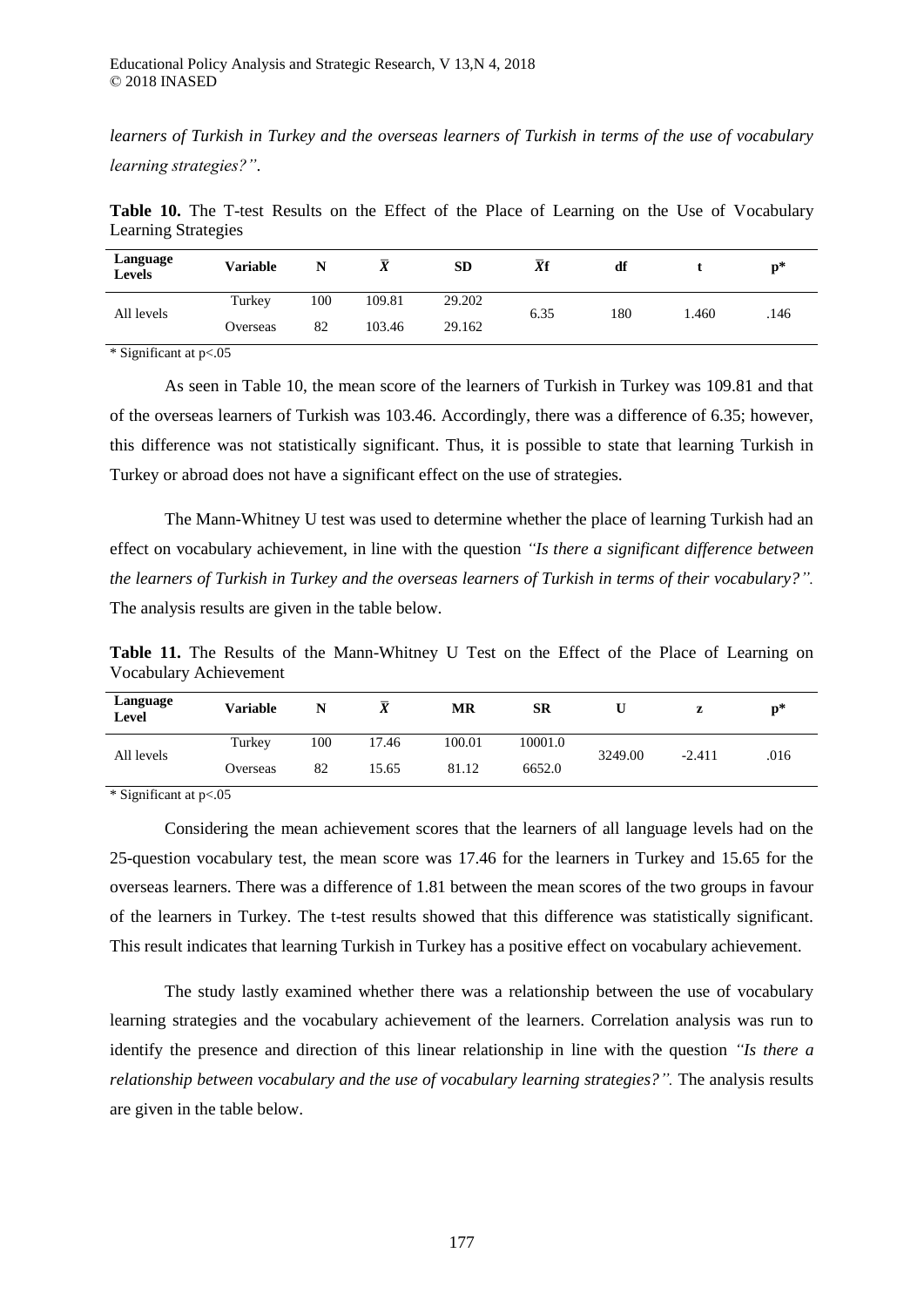| <b>Language Level</b> | <b>Variables</b>                            | N   | r    | $p*$ |
|-----------------------|---------------------------------------------|-----|------|------|
| A <sub>1</sub>        |                                             | 54  | .951 | .00. |
| A2                    |                                             | 51  | .972 | .00. |
| B1                    | Vocabulary Learning Strategies - Vocabulary | 50  | .976 | .00. |
| B <sub>2</sub>        |                                             | 27  | .932 | .00. |
| All levels            |                                             | 182 | .759 | .00  |

**Table 12.** The Results of the Correlation Analysis on the Strategy and Vocabulary Scores

 $\overline{\text{``Significant at p} < 0.05}$ 

According to the results of correlation analysis in Table 12, considering A1, A2, B1, and B2 separately and all levels together, there was a significant strong positive correlation between the use of vocabulary learning strategies and the vocabulary of the learners. This correlation indicates that there is a positive interaction between vocabulary and the use of vocabulary learning strategies, and the two variables are not independent. Accordingly, it is now possible to state that learners who highly frequently use vocabulary learning strategies are more successful in vocabulary. Thus, it seems that the more frequently strategies are used, the greater vocabulary achievement will be.

## **Discussion, Conclusion and Suggestions**

This study using a relational screening model attempted to identify vocabulary learning strategies used by the learners of Turkish in Turkey and abroad and to reveal whether there was a relationship between strategy use and vocabulary. The results of the study are discussed below.

Among the learners of Turkish in Turkey, the most frequently used vocabulary learning strategies were *memory strategies* for A1-, A2- and B1-level learners, and *metacognitive strategies* for B2-level learners. The least frequently used strategies were *compensatory strategies* for A1-, A2-, and B1-level learners, and *affective strategies* for B2-level learners. Considering all the learners of Turkish in Turkey as a group regardless of their language level, they most frequently used *memory strategies*, while they least frequently used *compensatory strategies*. The results of this study are both consistent and inconsistent with previous four studies that examined the vocabulary learning strategies used by A1-, A2, B1-, and B2-level learners of Turkish in Turkey. Accordingly, in contrast to the present study, A1-level learners most frequently used *affective strategies* (Kocaman et al., 2018) and least frequently used *social strategies* (Kocaman et al., 2018) and *cognitive strategies* (Baskın et al., 2017). In the study of Kocaman et al. (2018), A2-level learners, unlike those in the present study, most frequently used *affective strategies* and least frequently used *social strategies*. In parallel to the present study, Biçer and Polatcan (2015) reported that B1-level learners most frequently used *memory strategies* and least frequently used *compensatory strategies*. In these previous studies, B2-level learners most frequently used *affective strategies* (Kocaman et al., 2018) and *social strategies* (Biçer & Polatcan 2015; Tok & Yıgın, 2014), while they least frequently used *social strategies* (Kocaman et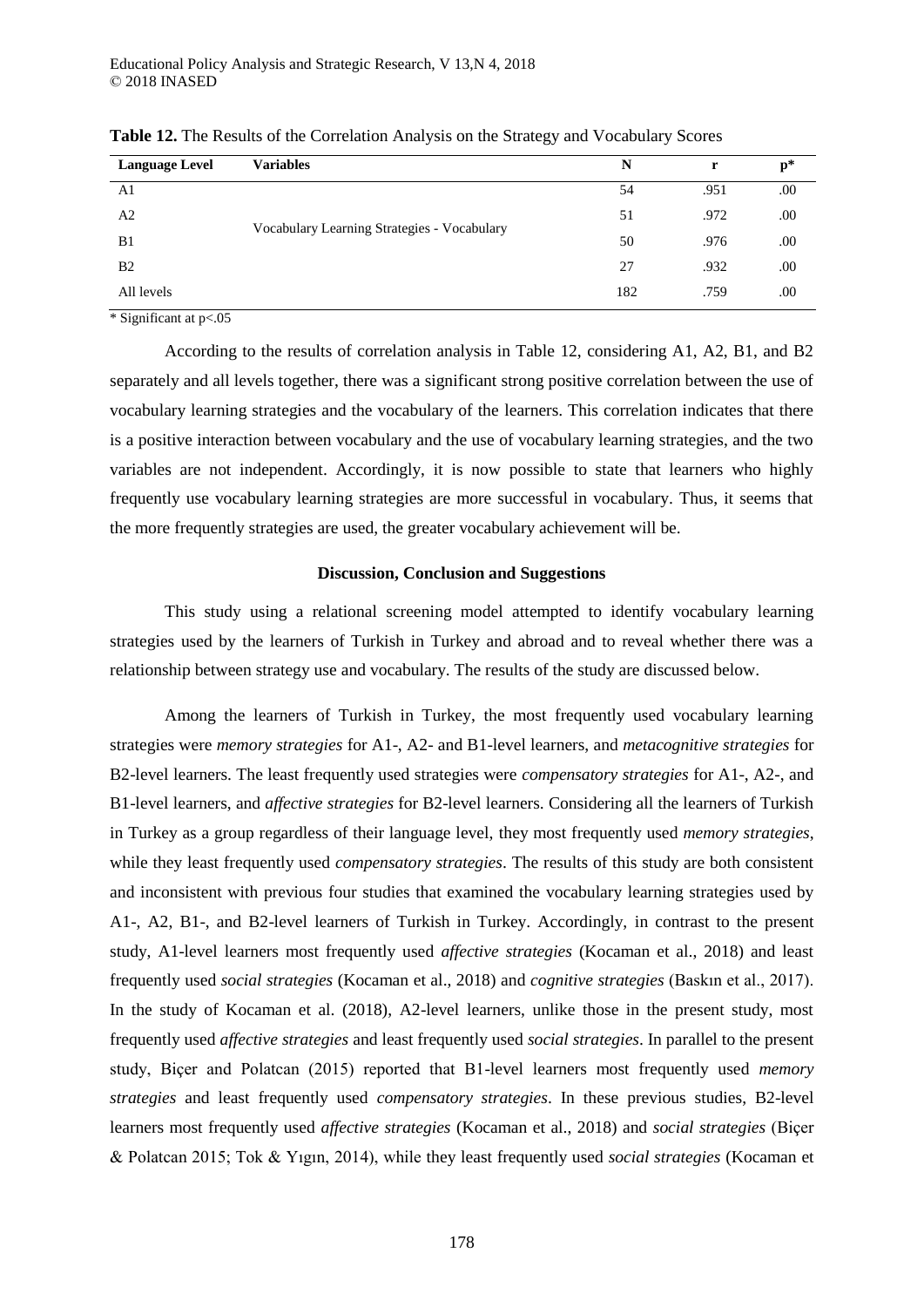al., 2018), *cognitive strategies* (Biçer & Polatcan 2015), and *memory strategies* (Tok & Yıgın, 2014). Thus, the results on B2-level learners in the previous studies are not consistent with the present study.

The present study found that among the overseas learners of TFL, the most frequently used vocabulary learning strategies were *social strategies* for A1-level learners, *memory strategies* for A2 and B1-level learners, and *metacognitive strategies* for B2-level learners. The least frequently used strategies were *compensatory strategies* for A1-, A2-, and B1-level learners and *social strategies* for B2-level learners. Considering all the overseas learners of Turkish as a group regardless of their language level, they most frequently used *memory strategies* and least frequently used *compensatory strategies*, while they had a *medium* frequency of strategy use. Syed (2014) investigated vocabulary learning strategies used by overseas learners of Turkish in a sample of Indian students of different language levels and reported *memory strategies* as the most frequently used strategies, like the present study, and *metacognitive strategies* as the least frequently used strategies, unlike the present study. In agreement with the present study, the author also reported a *medium* frequency of strategy use.

Considering the results of the present study together, for all the participants, *memory strategies* were the most frequently used strategies, while *compensatory strategies* were the least frequently used. Considering the content of *memory* strategies, users of these strategies often tend to learn words mechanically and much prefer practices of memorisation. Considering the content of *compensatory* strategies, learners prefer learning words through technological applications, videos or games. This result can be triggered by two possible factors. First, learners do not consider such tools to be helpful or do not need them. Second, the number and quality of such tools that learners of Turkish can use are insufficient. Considering the younger generation who are willing and inclined to learn through technological tools, the latter seems to be more reasonable. Therefore, technological applications should be developed and be increased in number to satisfy the vocabulary learning needs of learners of Turkish.

Considering all vocabulary learning strategies together, A1- and A2-level learners had a *high* frequency of strategy use, while B1- and B2-level learners had a *medium* frequency. Considering the learners of all levels as a group, the mean frequency of strategy use was *medium*. The frequency of strategy was found in previous studies to be *high* (Kocaman et al., 2018) and *medium* (Baskın et al., 2017) among A1-level learners, *high* among A2-level learners (Kocaman et al., 2018), *medium* among B1-level learners (Biçer & Polatcan, 2015), and *high* (Biçer & Polatcan, 2015) and *medium* (Kocaman et al., 2018) among B2-level learners. Accordingly, the results of the present study are consistent with the previous study. Considering all these results together, it seems to be helpful to carry out strategy teaching and strategy awareness training practices to promote strategy use, which was found to be of *medium* frequency. As noted by Oxford (1990), the medium frequency of strategy use indicates that learners are aware of strategies but need to be encouraged to use them more frequently.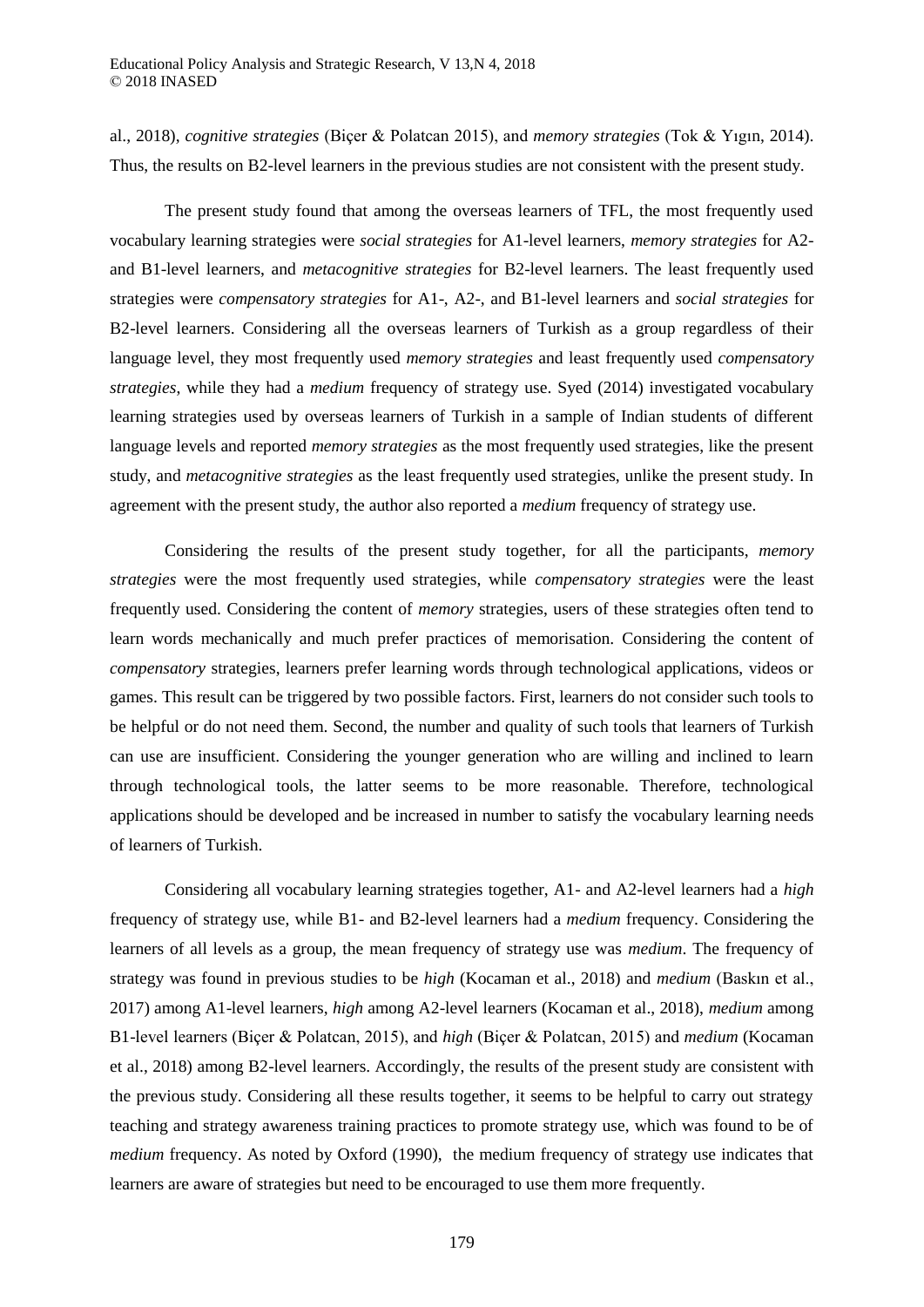The present study also found that the use of vocabulary learning strategies did not differ by gender among the learners of Turkish both in Turkey and abroad. This result applies to all language levels. Accordingly, gender did not affect the frequency of strategy use among the learners of Turkish. This result runs in parallel to two previous studies. However, Kocaman et al. (2018) and Baskın et al. (2017) reported no statistically significant difference according to gender; however, the frequency of strategy use was slightly higher among male learners. Contrary to previous studies, the present study found that the frequency of strategy use was higher among female learners. However, as explained above, the difference did not affect the use of vocabulary learning strategies. Thus, it is now possible to state that gender does not predict the frequency of strategy use in foreign language learning.

The study identified a statistically significant difference between the learners who had previously learned another foreign language and those who had not learned in terms of the frequency of strategy use. Accordingly, among the learners of Turkish in Turkey and abroad, those had previously learned another language used vocabulary learning strategies more frequently. This is an expectable result since individuals with previous language learning experience are more likely to use their experiences while learning a new language. Additionally, this experience offers a clear advantage by helping learners to wisely decide what, where, and how to learn. Indeed, these learners know from experience which strategies are more appropriate and helpful for them and act accordingly.

The results of this study showed that the current language level of the learners of TSL and TFL had an effect on their use of strategies and the frequency of strategy use. Accordingly, the highest frequency of strategy used was found in A1 level and the lowest frequency was in B2 level. Thus, the frequency of strategy use was likely to decline in order of A1>A2>B1>B2. This difference between language levels was found to be statistically significant. A1-level learners had a significantly different frequency of strategy use compared to B1- and B2-level learners and it applies to A2-level learners compared to B2-level learners. These results indicate a steady decline in the frequency of strategy use as language level advanced. This situation can arise from the fact that learners feel more competent in Turkish and thus have a low-level motivation for learning vocabulary.

The results of this study showed that learning Turkish in Turkey or in a country where Turkish is not spoken as a first language had an effect on the use of vocabulary learning strategies; however, this effect was statistically insignificant. This is a reasonable result because the use of vocabulary learning strategies is quite related to interest in learning. Thus, the willingness to learn vocabulary in the target language and the tendency to use vocabulary learning strategies are independent of location.

Contrary to its insignificant effect on the frequency of strategy used, the place of learning led to a significant variation in vocabulary achievement. Accordingly, the learners of Turkish in Turkey were more advanced in terms of vocabulary compared to the overseas learners. Thus, the results on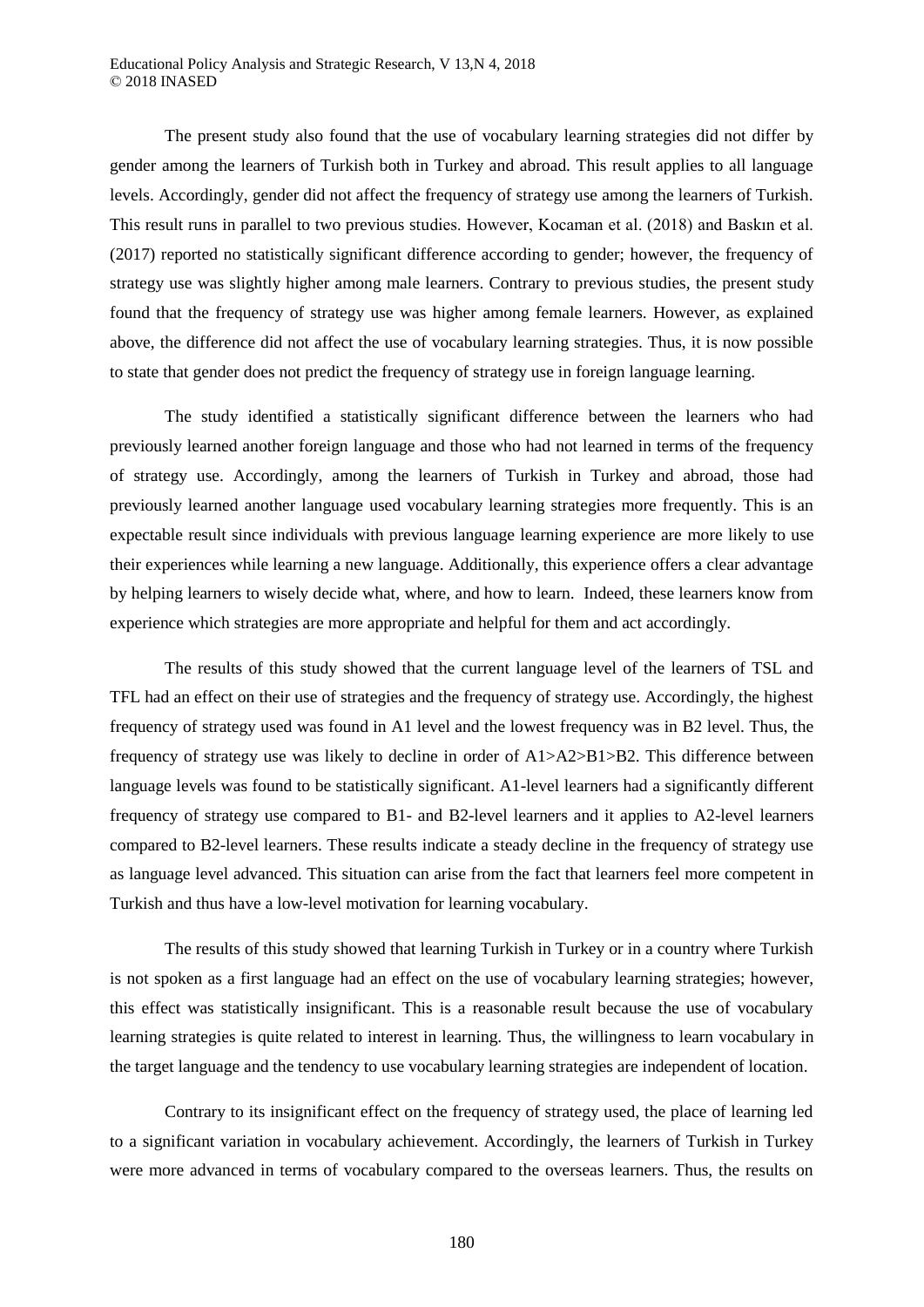vocabulary achievement were in favour of the learners in Turkey. This result can be explained by the fact that the learners in Turkey are more interested and motivated to learn Turkish because they have to communicate, they have the opportunity to have access to more resources of quality, they receive more meaningful and understandable linguistic inputs by using Turkish in their everyday life, and they more frequently communicate in Turkish by living in an atmosphere surrounded by Turkish.

The last result of this study is the significant strong positive relationship found between the use of vocabulary learning strategies and vocabulary achievement of the learners of TSL and TFL. Accordingly, as the frequency of strategy use and the number of strategies used increase, so does vocabulary achievement. This situation indicates an important positive interaction between strategy use and vocabulary. No previous study has investigated the relationship between strategy use and vocabulary in TSL or TFL teaching. However, the result of the present study is in agreement with previous studies investigating the relationship between strategy use and vocabulary in a sample of learners of English and Spanish (Gu, 1994; Gu & Johnson, 1996; Barcroft, 2009; Şener, 2003; Hamzah, Kafipour, & Abdullah, 2009; Waldvogel, 2013; Schmitt, 1997; Lee, 2007). Waldvogel (2013) found a positive correlation between vocabulary size and vocabulary learning strategies in a sample of 475 different-level learners of Spanish as a foreign language. The author reported that less experienced learners of Spanish as a foreign language may be less effective at managing their own vocabulary learning and are not always aware of the benefit of using vocabulary learning strategies. Previous studies on Korean (Lee, 2007), Indonesian (Munandar, Nurweni, & Mahpul, 2015), Thai (Nirattisai & Chiramanee, 2014; Komol & Sripetpun, 2011), Taiwanese (Chang, 2014), Algerian (Nacera, 2010), Iranian (Hamzah, Kafipour, Abdullah, 2009), Chinese (Gu, 1994), and Turkish (Şener, 2015; Bozgeyik, 2011; Tanyer & Öztürk, 2014, Alemdari, 2010 ) learners of English have reported that learners who are more proficient in vocabulary use vocabulary learning strategies more effectively and there is a significant positive relationship between strategy use and vocabulary.

Taken together, the results of studies on learners of English, Spanish and Turkish are in accord with the nature of language learning because learners who more frequently use vocabulary learning strategies will naturally learn more words than those who less frequently use strategies. Indeed, the use of vocabulary learning strategies and the frequency of strategy use, even alone, have the potential to point to interest, need and effort to learn vocabulary. However, the frequent use of vocabulary learning strategies does not necessarily guarantee that learners learn more words and have a larger vocabulary. For example, learners who need their teacher's help while learning vocabulary and continuously use this strategy may become dependent on their teachers. Likewise, learners who often ask friends how to pronounce words or to correct them when they mispronounce words may become dependent on friends. Using flashcards, posting flashcards somewhere visible, carrying flashcards in pockets, and keeping vocabulary books alone are not enough to ensure a rich vocabulary. These strategies should be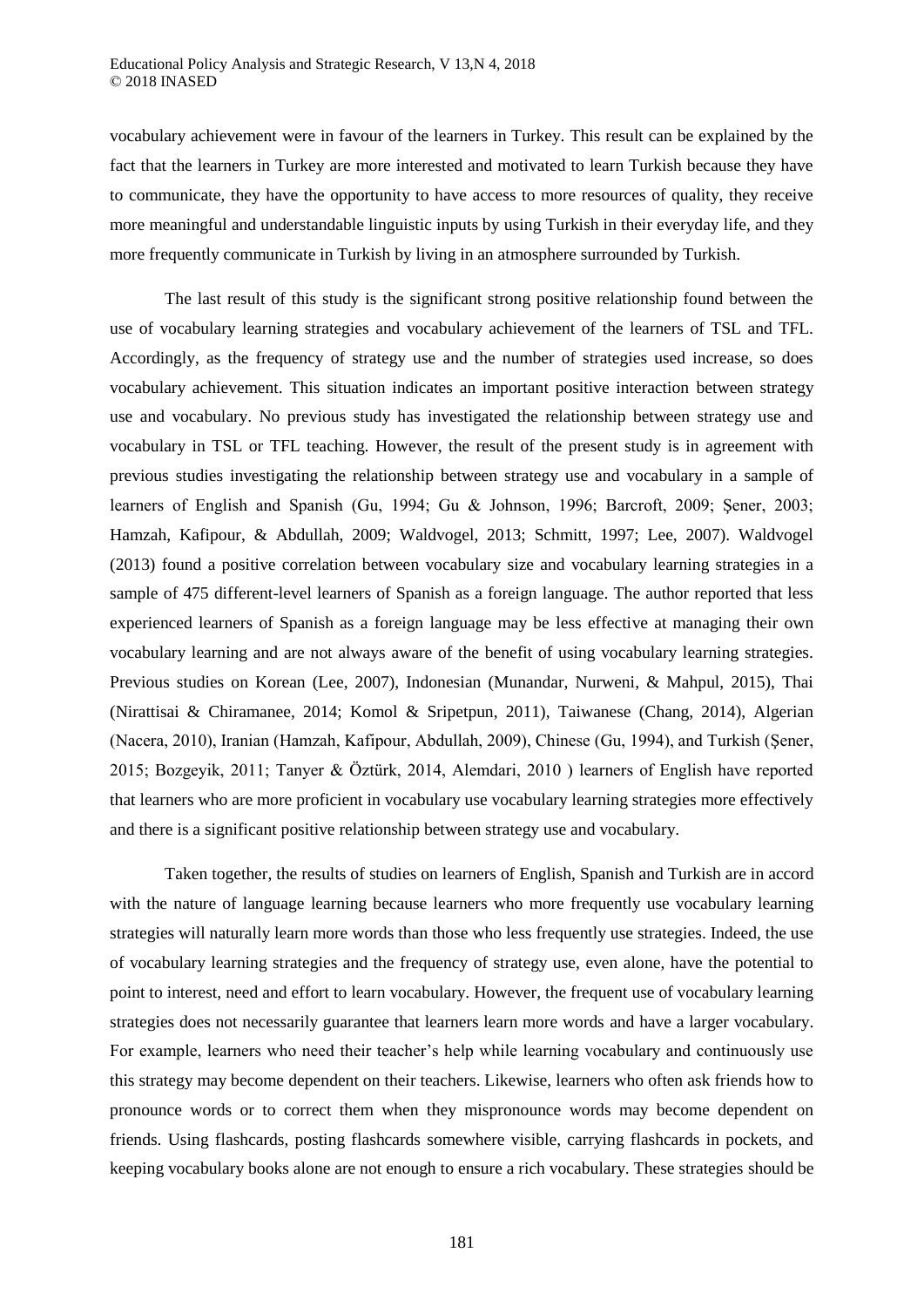considered as supportive steps for vocabulary learning and as effective aids that learners can use while improving their vocabulary. Indeed, vocabulary learning is seen as a process that learners should carry out internally. Having said that, the choice of strategies based on skills-based gains and on the level, frequency and theme of words, the determination and implementation of teaching method(s) (direct or indirect) to be preferred in the teaching process, and the planning of activities to ensure the retention and skilful use of vocabulary are not something that learners can overcome by using vocabulary learning strategies. However, the use of vocabulary learning strategies should not be neglected on the basis of this rationale. On the contrary, while learning vocabulary in foreign languages, learners should be encouraged to use vocabulary learning strategies to support vocabulary teaching and they should be given awareness training. As a matter of fact, the time allocated to teaching vocabulary is limited because foreign language teaching involves developing many language skills learning along with teaching grammar. Thus, vocabulary learning strategies are important as solution tools that learners can use to minimize the negativity that may be caused by this limitation. However, vocabulary learning in a foreign language should not rely on only vocabulary learning strategies on the basis of the excuse of limited teaching time. The vocabulary learning process, by its very nature, requires a multidimensional and multicomponent approach. Among these components, vocabulary learning strategies should also be considered to be among factors effective in vocabulary learning in a foreign language.

#### **References**

- Alamdari, Z. S. (2010). *The relationship between vocabulary learning strategies employed by university level English language learners and their success* (Unpublished master thesis). Hacettepe University, Ankara.
- Barcroft, J. (2009). Strategies and performance in intentional L2 vocabulary learning. *Language Awareness*, 18(1), 74-89.
- Baskın, S., İşcan, A., Karagöz, B., & Birol, G. (2017). The use of vocabulary learning strategies in teaching Turkish as a second language. *Journal of Education and Practice*, 8(9), 126-134.
- Biçer, N., & Polatcan, F. (2015). Yabancı dil olarak Türkçe öğretiminde kelime öğrenme stratejilerinin değerlendirilmesi. *Türkiyat Araştırmaları Enstitüsü Dergisi*, 54, 811-828.
- Bozgeyik, Y. (2011). *The relationship between vocabulary learning strategies and vocabulary proficiency* (Unpublished master thesis). Gaziantep University, Gaziantep.
- Büyüköztürk, Ş. (2017). *Sosyal bilimler için veri analizi el kitabı*. Ankara: Pegem Akademi.
- Büyüköztürk, Ş., Çakmak Kılıç, E., Akgün, Ö. E., Karadeniz, Ş., & Demirel, F. (2011). *Bilimsel araştırma yöntemleri* (8th ed.). Ankara: Pegem Akademi Yayıncılık.
- Can, A. (2017). *Spss ile Bilimsel Araştırma Sürecinde Nicel Veri Analizi*. Ankara: Pegem Akademi.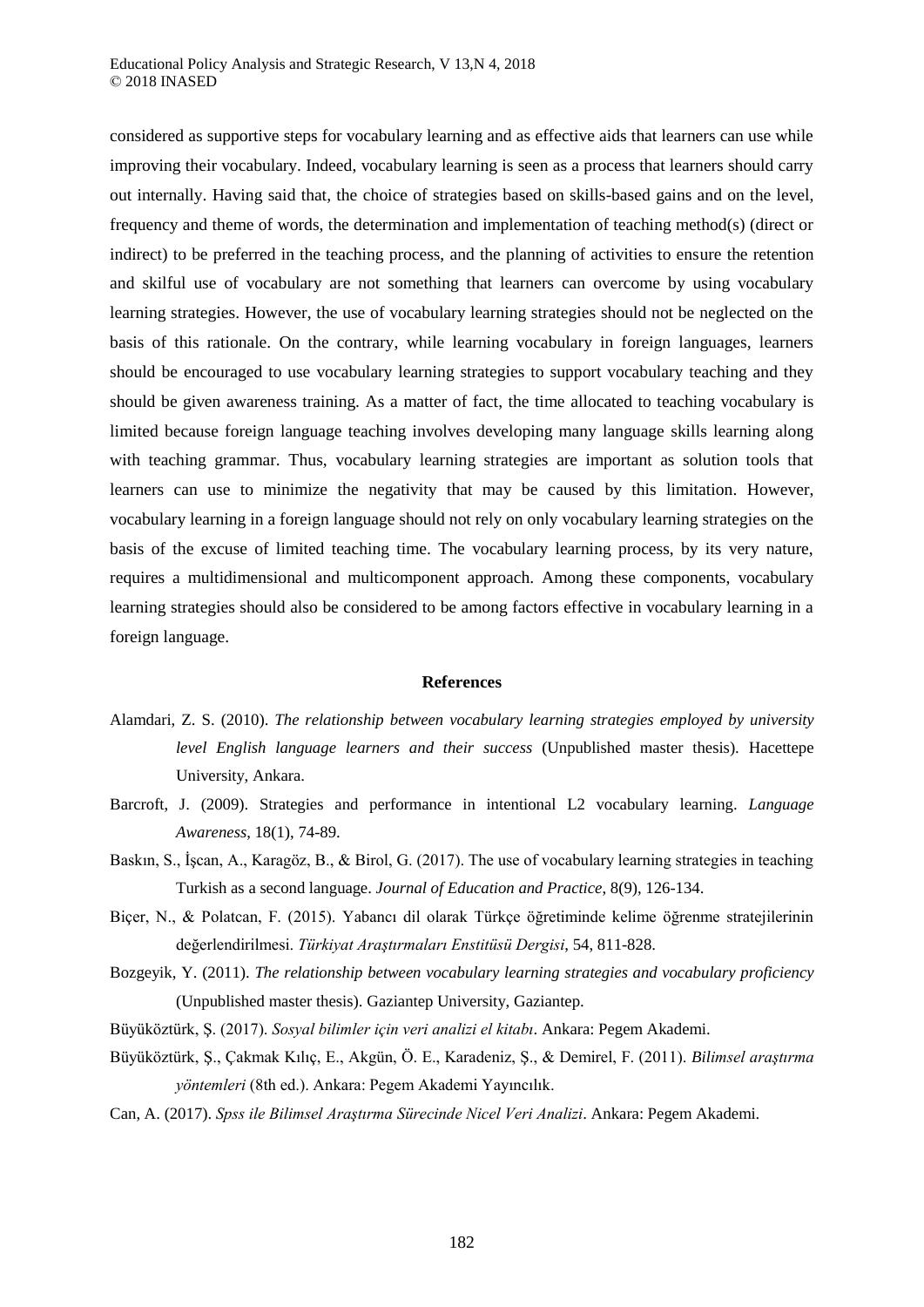- Chang, J. S. (2014). *An investigation of factors in vocabulary learning strategies use impacting undergraduate English major's performance on vocabulary tests in Taiwan* (Unpublished doctoral dissertation). Queen's University, Belfast, Northern Ireland.
- Coady, J. (1993). Research in ESL/EFL vocabulary acquisition: Putting it in context. In T. Huckin, M. Hynes & J.Coady (Eds), *Second language reading and vocabulary learning* (pp.3-23). Norwood: NJ: Ablex.
- Creswell, J. (2012). *Educational research: planning, conducting, and evaluating quantitative and qualitative research*. Boston: Pearson.
- Ellis, N. C. (1994). Implicit and explicit language learning An overview. In N. C. Ellis (Ed.), *Implicit and explicit learning of languages* (pp. 1-31). London: Academic Press.
- Graves, M. (2006). *The vocabulary book: Learning and instruction*. Newark, DE: International Reading Association.
- Gu, Y. (1994). Vocabulary learning strategies of good and poor Chinese EFL learners. *TESOL Annual Meeting*, 8(12), 1-27.
- Gu, Y., & Johnson, R. K. (1996) Vocabulary learning strategies and language learning outcomes. *Language Learning Journal*, 46(4), 643-679.
- Hamzah, M. S. G., Kafipour, R., & Abdullah, S. K. (2009). Vocabulary learning strategies of Iranian undergraduate EFL students and its relation to their vocabulary size. *European Journal of Social Sciences*, 11(1), 39-50.
- Harmer, J. (1991). *The practice of English language teaching*. London: Longman.
- Hedge, T. (2000). *Teaching and learning in the language classroom*. Oxford: Oxford University Press.
- Hermann, F. (2003). Differential effects of reading and memorization of paired associates on vocabulary acquisition in adult learners of English as a second language. *TESL-EJ*, 7(1), 1-16.
- Hulstijn, J. (2003). Incidental and intentional learning. In J. Doughty & M. H. Long (Eds*.), The handbook of second language acquisition* (pp. 349-381). Malden: Blackwell.
- Karasar, N. (2016). *Bilimsel Araştırma Yöntemi. Kavramlar, İlkeler, Teknikler*. Ankara: Nobel Yayıncılık.
- Kocaman, O., & Kızılkaya Cumaoğlu, G. (2014). Yabancı dilde kelime öğrenme stratejileri ölçeğinin geliştirilmesi. *Eğitim ve Bilim*, 39(176), 293-303.
- Kocaman, O., Yıldız, M., & Kamaz, B. (2018). Use of vocabulary learning strategies in Turkish as a foreign language context. *International Journal of Psychology and Educational Studies*, 5(2), 54- 63.
- Komol, T., & Sripetpun, W. (2011). Vocabulary learning strategies employed by undergraduate students and its relationship to their vocabulary knowledge. *The 3rd International Conference on Humanities and Social Science*, 1-18.
- Lee, S. (2007). Vocabulary learning strategies of Korean university students: Strategy use, vocabulary size, and gender. *English Teaching*, 62(1), 149-169.
- Mertler, C. A., & Vannatta, R. A. (2005). *Advanced and Multivariate Statistical Methods: Practical Application and Interpretation* (3rd edition). United States: Pyrczak Publishing.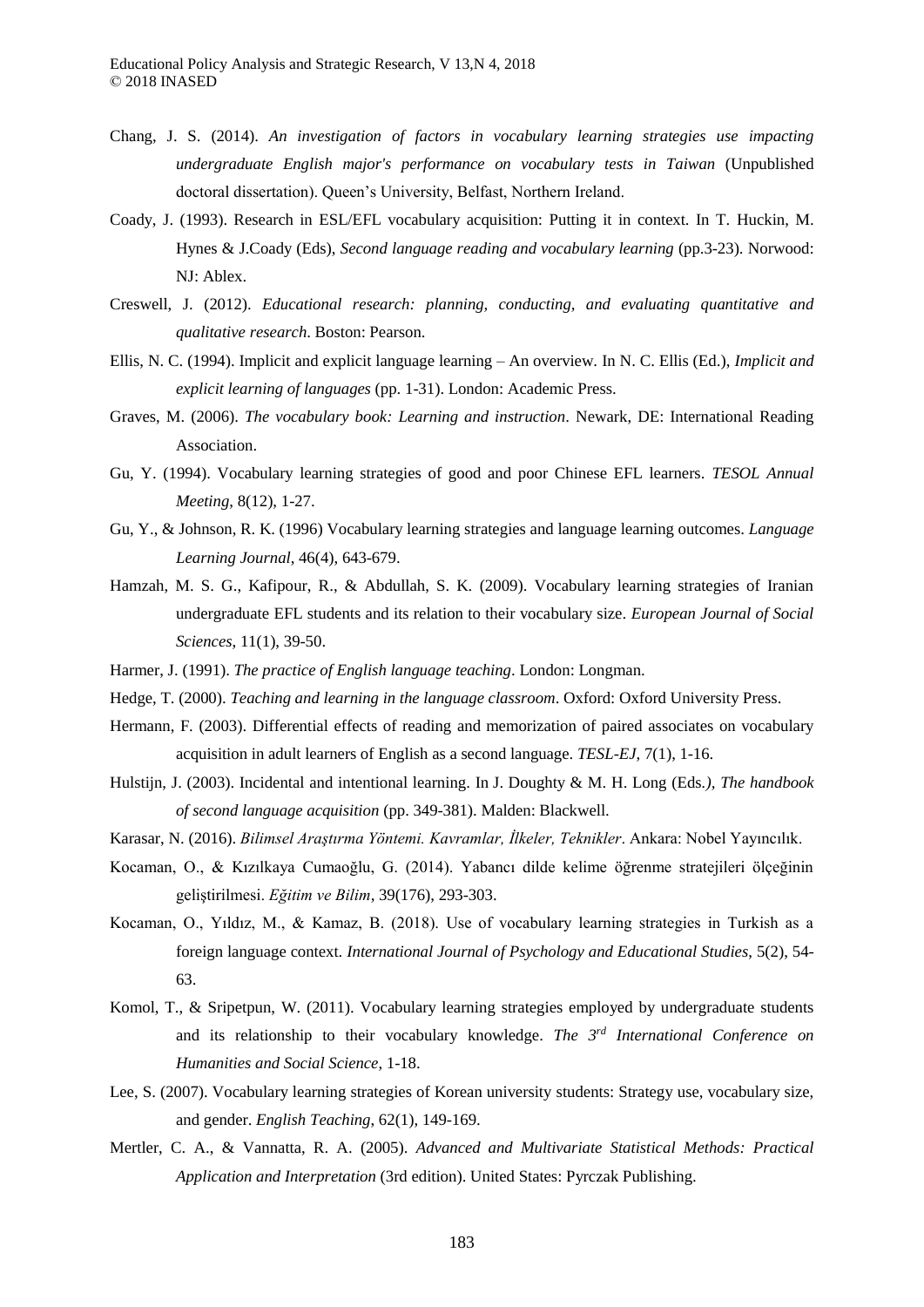- Munandar, K., Nurweni, A., & Mahpul, M. (2015). Vocabulary learning strategies and vocabulary size of the Indonesian senior high students. *U-JET*, 5(7), 1-11.
- Nacera, A. (2010). Languages learning strategies and the vocabulary size. *Procedia Social and Behavioral Sciences*, 2, 4021–4025.
- Nagy, W. E. (1997). On the role of context in first- and second- language vocabulary learning. In N. Schmitt, & M. McCarthy (Eds.), *Vocabulary: Description, acquisition and pedagogy* (pp. 64-83). Cambridge: Cambridge University Press.
- Nation, P. (1990). Teaching and learning vocabulary. Boston: Heinle & Heinle.
- Nation, P. (2001). *Learning vocabulary in another language*. Cambridge: Cambridge University Press.
- Nirattisai, S., & Chiramanee, T. (2014). Vocabulary learning strategies of Thai university students and its relationship to vocabulary size. *International Journal of English Language Education,* 2(1), 273- 287.
- Oxford, R. L. (1990). *Language learning strategies: What every teacher should know*. Boston, Mass: Heinle ve Heinle.
- Pallant, J. (2016). *Spss Kullanma Kılavuzu – Spss ile Adım Adım Veri Analizi*. (S. Balcı & B. Ahi, Trans.) Ankara: Anı Yayıncılık.
- Schmitt, N. (1997). *Vocabulary learning strategies*. In N. Schmitt & M. McCarthy (Eds.), *Vocabulary: Description, acquisition and pedagogy* (pp. 199-227). Cambridge: Cambridge University Press.
- Schmitt, N. (2007). Current perspectives on vocabulary teaching and learning. In J. Cummins & C. Davison (Eds.), *International handbook of English language teaching* (pp. 827-841). Berlin: Springer US.
- Syed, S. A. (2014). *Determination of vocabulary learning strategies of students of Turkish as a foreign language at Jamia Milia Islamia University* (Unpublished master thesis). Çanakkale Onsekiz Mart University, Çanakkale.
- Şener, S. (2003). *The relationship between vocabulary learning strategies and vocabulary size of Turkish EFL students* (Unpublished master thesis). Çanakkale Onsekiz Mart University, Çanakkale.
- Şener, S. (2015). Vocabulary learning strategy preferences and vocabulary size of pre-service English teachers. *The International Journal of Educational Researchers*. 6(3), 15-33.
- Tanyer, S., & Öztürk, Y. (2014). Pre-service English teachers' vocabulary learning strategy use and vocabulary size: A cross-sectional evaluation. *Journal of Language Teaching and Research*, 5(1), 37-45.
- Tok, M., & Yıgın, M. (2014). Türkçenin ikinci dil olarak öğretiminde öğrencilerin kullandıkları kelime öğrenme stratejileri. *Dumlupınar Üniversitesi Sosyal Bilimler Dergisi*, 41, 265-276.
- Waldvogel, D. A. (2013). The relationships between vocabulary learning strategies and vocabulary size among adult Spanish foreign language learners. *Journal of Language Teaching and Research*, 4(2), 209-219.
- Wode, H. (1999). Incidental vocabulary acquisition in the foreign language classroom. *Studies in Second Langauge Acquisition* (21), 243-258.